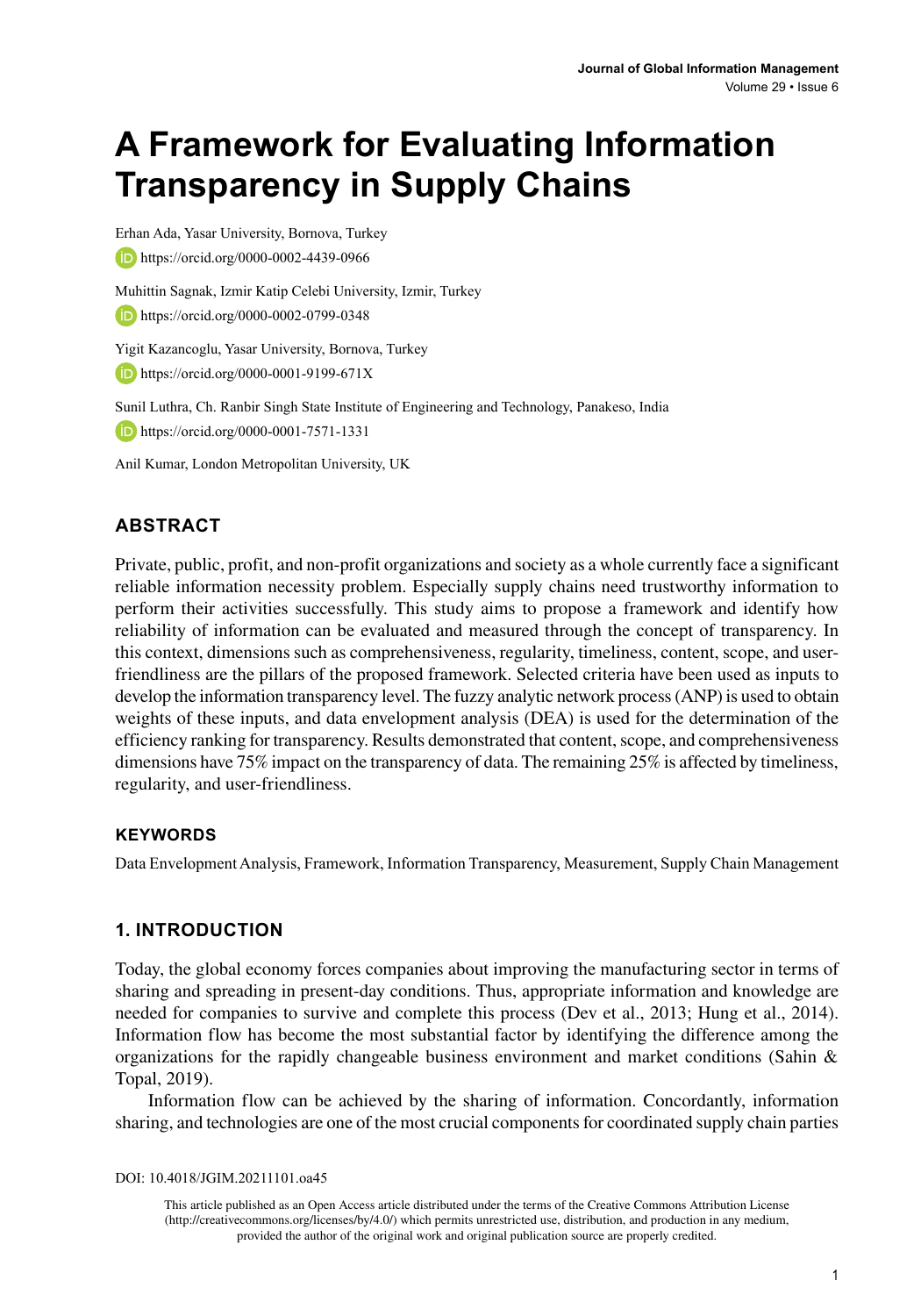(Kumar & Pugazhendhi 2012). Although, it is not easy to adopt information sharing in the supply chains (Hung et al., 2014), it is an inbuilt part of the integrated supply chain management (Hung et al., 2011). Therefore, information sharing plays a vital role in achieving the 3Cs of supply chain management which are cooperation, collaboration (Wood et al., 2017) and coordination (Maskey et al., 2019). Businesses can develop the transparency of their supply chain through the information and knowledge sharing and manufacturing infrastructure as the most crucial elements (Narwane et al., 2020). From the point of the supply chain, transparency appeals to the available information that is accessible to the companies included in a supply chain network (Minami et al., 2012). Traceability feature of the supply chain strengthens the transparency to make organizational goals operational relevant to the feedstock origins and provide a source for finished product and service.-Supply chain management requires a level of transparency between supply chain members about product quantities and characteristics that need to be delivered to markets (Wood et al., 2017). The transparency concept of the supply chain incorporates the easily convenient information to end-users and firms within the supply chain (Francisco & Swanson, 2018).

Over the past twenty years, according to the given attention to the institutional issues e.g. corruption and the rule of law and so on, the lack of broadly accepted index about transparency is quite confusing because transparency has an expansive extent throughout countries and time (Williams, 2015). This is also compatible with the research question of the Beulens et al., (2005) study which investigates how to measure information transparency. Hence, the motivation of this study is to reveal on how to manage and measure information transparency in supply chains. Therefore, there is a need to investigate how the information transparency can be analyzed and further categorized in a comprehensive manner. Meanwhile, it is noteworthy to scrutinize the methods to hire in measuring the information transparency. In that sense, the following research questions have been depicted.

- **RQ1:** What are the dimensions and parameters to be considered in assessing information transparency of a company?
- **RQ2:** Which solution method can enable companies to measure and compare the information transparency of other companies or suppliers among their supply chain?

In that sense, related to the first research question, there is a need to construct a framework in order to act as a reference point in assessing and more specifically in measuring the information transparency of companies. In addition, in accordance with the second research question, the managers need to implement the measuring of information transparency with analytical tool which may act as a decision support tool in managing supply chains from information perspective. Therefore, the following research objectives are stated:

- To construct a detailed framework embracing the all related aspects of measuring information transparency.
- To propose a framework that can enable managers to track, manage and benchmark the information transparencies of their suppliers in their supply chain.

Therefore, the main contribution of the study is to present a new comprehensive framework to measure the level of information transparency. In this study, relevant criteria set have been used as inputs to develop the information transparency level. The proposed framework comprises 43 inputs in order to measure the information transparency level in a sense of six dimensions as follows: comprehensiveness, regularity, timeliness, content, scope, and user-friendliness. Moreover, these 43 inputs have been used as inputs to develop the information transparency level. Thus, the second contribution of the study is to propose DEA to measure the transparency of companies and therefore a case study have been conducted in food industry. For this purpose, the Fuzzy Analytic Network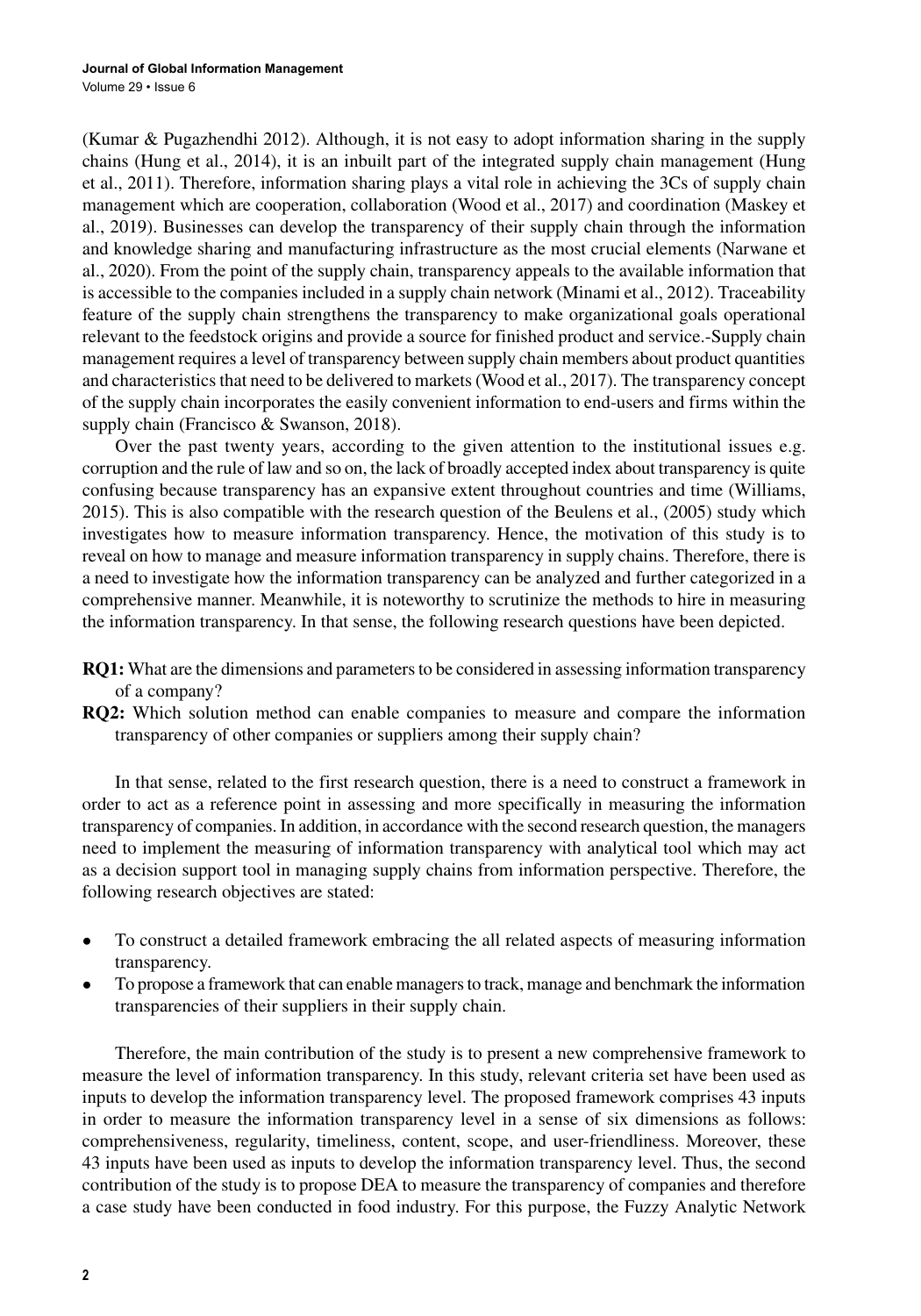Process (ANP) has been used to obtain the related weights of these 43 inputs. Then, Data Envelopment Analysis (DEA) has been used to determine the prioritization of alternatives regarding information transparency scores of companies in terms of efficiency ranking.

Following the introduction, section 2 shows the theoretical background, and section 3 identifies how to measure transparency and the proposed framework. Methodology is described in Section 4. Section 5 summarizes the case study, and the results and findings, and section 6 presents the discussions and implications. Finally, section 7 highlights the concluding remarks.

# **2. THEORETICAL BACKGROUND**

Transparency has become regarded as an essential for the democratic participation, reliance to government, an obstacle to corruption, knowledge-based decision-making and providing information to the public, firms and other society functions (Cullier & Piotrowski, 2009; Mulgan, 2007; Quinn, 2003; Reylea, 2009; Shuler et al., 2010). Over the past decade, the social, political, and economic significance of transparency has increased among academics and practitioners alike (Williams, 2015).

The meaning of transparency can diversify among the different groups and it could be substantial for various ways (Williams, 2015). So, it can be inferred as the extent of related, timely, and dependable information in a written and verbal manner, which the organization provides to investors, regulators, and market intermediaries (Williams, 2005). Florini (2000) provides an extensive perception of the related subject. According to this opinion, transparency means the distribution of information through the organizations which are relevant for the assessment of those organizations. Due to these institutions are respected as either public or private, it presents a good initial point. This looseness obviously comes from the applicability of the transparency to various fields such as institution management, national security, national budgets, international institutions, etc. In a definition that has been widely used (Williams, 2015). Stiglitz (2000) presents a description where the transparency is simply else named for information. Therefore, an increase in transparency is required to reduce and minimize informational asymmetries in the market. Lazarus & McManus (2006) defined the concept of transparency in an interview as open and accessible information, information free-flow, and the right to reach information (Al-Jabri & Rostocki, 2015).

Information transparency prevails when an internal worker obtains the required information, at their desktops, to make a strategic decision in a corporate and organizational environment (Simon, 2006). Street & Meister (2004) discussed the two separate information transparency types which are internal and external information transparency. Their description of internal transparency is defining it as a communication output in an organization that represents which employees have accessibility to the information that is a necessity to fulfill their duties and responsibilities. In comparison with internal transparency, external transparency can be determined as a communication output which is oriented outside of the organization (Bushman et al., 2004). Literature about business ethics has created a transparency concept that defines transparency as a mechanism that is required to foster reliance, fairness, and prudence (Das Neves and Vaccaro, 2013), and transparency concept has been debated as a strategic revealing process which causes organizational legitimacy and reduces corruption in the area of corporate social responsibility (Coombs & Holladay, 2013). Thus, transparency is widely assumed as a tool to manage reputation and a way to show reliability in research studies about management.

Transparency can be evaluated from two standpoints (Bach et al., 2015). The first one points out to the transparency's positive effect on reputation. Thereby, there is a concerted fact about the need for an organization's operations to be comprehended in an open and right way by society for the purpose of improving the company image. In this sense, organizational transparency can be a corporate tool for communication that seeks to locate the brand in a way that can be socially responsible, presenting to its internal or external stakeholders, its social devotion depending on altruistic values (Bigné et al., 2010). The second view for the analysis of business transparency debates that transparency is more than a tool or mechanism in order to make a positive image and keep in good with the society. So,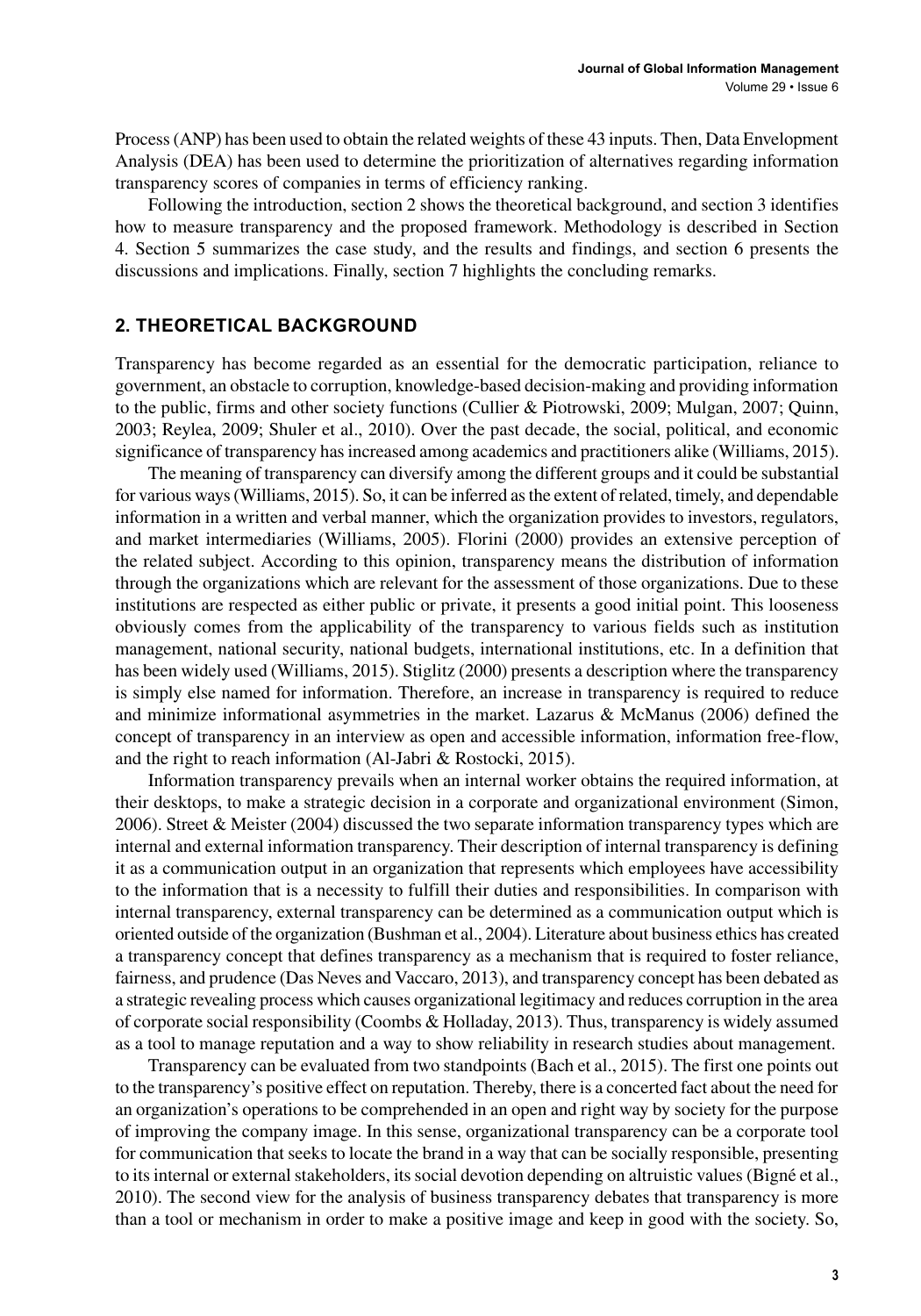it can be an important organizational technique which enables the businesses to attain and sustain the competitive advantage by generating a value for the society as a whole (Porter & Kramer, 2011).

An increasing information transparency degree can contribute to much better choices and eventually increased work satisfaction. Therefore, it can be discussed that a higher transparency degree, based upon the data and information sharing result in from the application of information system e.g. ERP, can cause a good sensation about the benefit and ease of handling; and creates a convenient attitude and successive adoption of information technology (Al-Jabri & Rostocki, 2015).

Supply chain network transparency can be identified as a scope of sharing and accessing information related to product and process by all network's stakeholders that they claim, no loss, noise, delay, and corruption (Beulens et al., 2005). Information is becoming more transparent in e-enabled organizations because of the exchange of a vast amount of information among the buyers, sellers, and competitors (Al-Jabri & Rostocki, 2015).

According to the description given in above, it can be deduced that functionality is a requirement that needs to achieve in information transparency by incorporating the shared provision of useful data via the base of the system by partners (Beulens et al., 2005). It indicated that organizational and even psychological issues tented to present significant challenges for the creation of the SCN level transparency such as the risk of unchartered information usage, cost apportionment and compensation rules in terms of calamities, uncertainty about the actualization and extra profits out of the projects, obscurity on cost savings, independency loss (Beulens et al., 2005).

Supply chain transparency could be identified as an extent of accessing the process, product, and capital flow without delay, distortion, and loss, related information to which supply chain player (Beulens et al. 2005). Access to the information in a transparent supply chain is easy and fast. Besides, information needs to be revealed in an understandable, extensive, credible, and rapid manner to the important member of the supply chain e.g. buyers, regulatory and supervisory authorities, or stockholders (Bastian & Zentes, 2013; Trienekens et al. 2012; Wognum et al. 2011). Bartlett et al. (2007) illustrate that improved transparency contributes to stronger performance because improved transparency led them to plan faster and better results from the visibility of their effect on the supply chain. In addition to these advantages, organization and the users will earn trust from the transparency or disclosure of the information (Rawlins, 2008), better management (Chi, 2009), outstanding effort and performance (Berggren & Bernshteyn, 2007), escalated manufacturing efficiency (Zhu, 2002), and enhanced organizational learning (Kumaraswamy & Chitale, 2012). Therefore, a decrease in the number of supply chain tiers and members can be an effective and efficient instrument in order to reduce the confusion and develop supply chain transparency (Bastian & Zentes, 2013). Moreover, transparency may assist to reduce the asymmetry in the information among the supplier and the buyer/retailer together with the stockholders via using tools e.g. product information systems, codes of conduct, and certification programs (Boström et al., 2015). Higher transparency in information would increase the efficiency of SC partnerships and contribute to a growth in SC partnership (Khan et al., 2019).

Worldwide, all organizations and firms, profit, and nonprofit, are under growing pressure in order to be transparent (Khan et al., 2019). The motivation of the industry is about the transparency is dividing into four: Firstly, enterprises are obliged to submit ever-changing consumer demands from as legislative demands. Secondly, in case of incidents, companies need to be ready and be able to recall the product as soon as possible from the market or link downstream the supply chain for restricting the incidents and for minimizing the cost. Thirdly, optimization of the business process can be much simpler when the attribution of the product and process is connected with the performance of the process through developing the flow of information across integrated information systems. Lastly, being interested and labeling products depending on differentiating product attributes, as intrinsic and extrinsic, is an essential approach for the companies in terms of adding value (Trienekens et al., 2012).

Alongside these benefits, there are also disadvantages. For the purpose of increasing transparency of information, partners generally need to invest a vast sum of money in order to develop the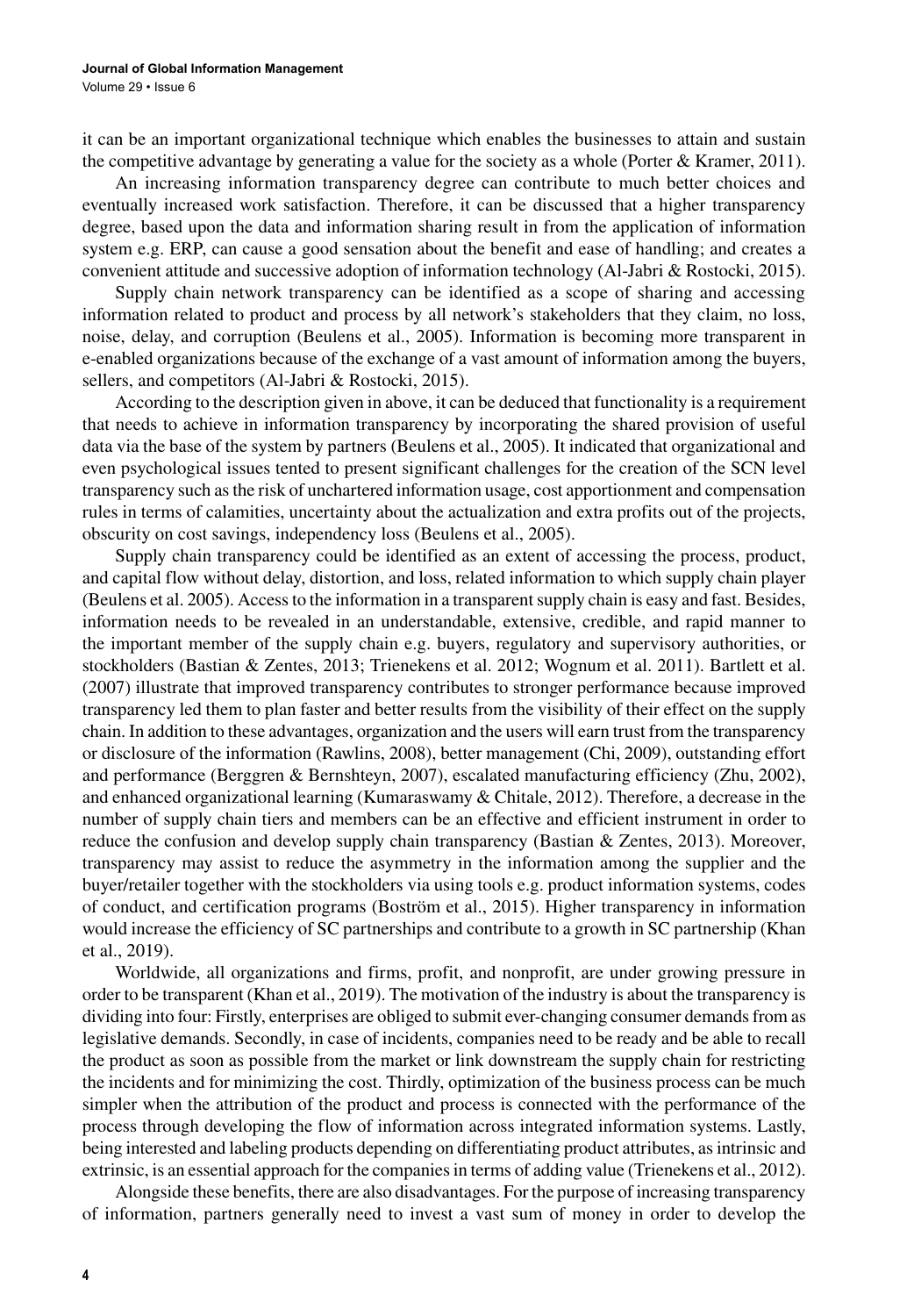information system and improve information circulation. Furthermore, from the point of partners, some of the concerns about the information transparency are about releasing confidential information that can result in a competitor attack. Thus, some of the partners might be unable to share out their information that can cause to fragmental information transparency. It can be deducted from the above that the leaders of the supply chain typically adopting absolute dominance in order to strive for every supply chain partner for information transparency. Although high investment costs can lead some hesitation in the partner, that will cause partners to ask themselves to the question that is these investment costs are really required. The control of the investment cost in information systems can alleviate the interaction among information transparency and capability to adjust and redeliver resources (Shi et al., 2019). Moreover, the management will eventually want to measure and control the degree that they achieved so far with an over costing transition into information transparency and compare their efficiency with the other stakeholders of the supply chain.

Also, as Williams (2015) has mentioned the absence of no commonly accepted system for measuring transparency which has a wide extent over both countries and time. For the purpose of reaching a concurrence about data transparency, developing a framework despite the complex structure of big data is necessary. Dimensions about data transparency, measurement of transparency, data processing technologies, and infrastructure of the relevant bodies, e.g. centers or agencies, needs to be studied in detail for the development of an appropriate framework about data transparency. In the literature, many related studies focus on different aspects of framework development. The concept of the "Transparency Score" is developed for the measurement of transparency to identify how much transparency that may have to be qualified about an item of given data or data group items is available for the user. "Transparency score" is computed, similar to the risk scores of security and privacy, which can include a vector, or scalar risk measures for transparency, and several dimensions of transparency (Bertino et al., 2019b).

# **3. PROPOSED FRAMEWORK**

In the literature, there have been studies concerning transparency indices. Some of them tried to measure the transparency, whereas others calculated the particular aspect of it (Williams, 2015). Coronel (2012) claimed that there is no generally acceptable transparency index in global scope; instead, the transparency indices used different set of criteria and methodologies, and were developed according to the country-specific properties.

Islam (2006) considered the transparency of economic components as well as the presence or lack of the Freedom of Information Laws. Williams (2009), and Hollyer et al. (2011) took the same approach by considering the amount of data that governments released. Framework design for data transparency entails an in-depth study to determine possible dimensions. The five crucial data transparency dimensions were stated by Bertino et al. (2019a): Record Transparency, Use Transparency, Disclosure and Data Provisioning Transparency, Laws and Policies Transparency, and Algorithm Transparency; and then two more dimensions have been added by Bertino et al. (2019b) as AI Ethics Transparency, and Breach Transparency. Record Transparency refers to information collected based on; context, collection agent, and data storage whereas Use Transparency is defined as the identity of the user and use of purpose. Disclosure and Data Provisioning Transparency is stated as the release of data and data delivery based on technical transferring tools. Laws and Policies Transparency is defined by the legal aspects of the data transparency. Algorithm Transparency refers to the basic information about the algorithms used in decision making processes. AI Ethics Transparency is stated as the relation to ethical concerns of the data use. Finally, Breach Transparency is explained by the time and method of breech, the features of the information that were breached, and consequences of the breech (Bertino et al., 2019a; 2019b). However, none of them considered a comprehensive and holistic structure to deal with information transparency in supply chains.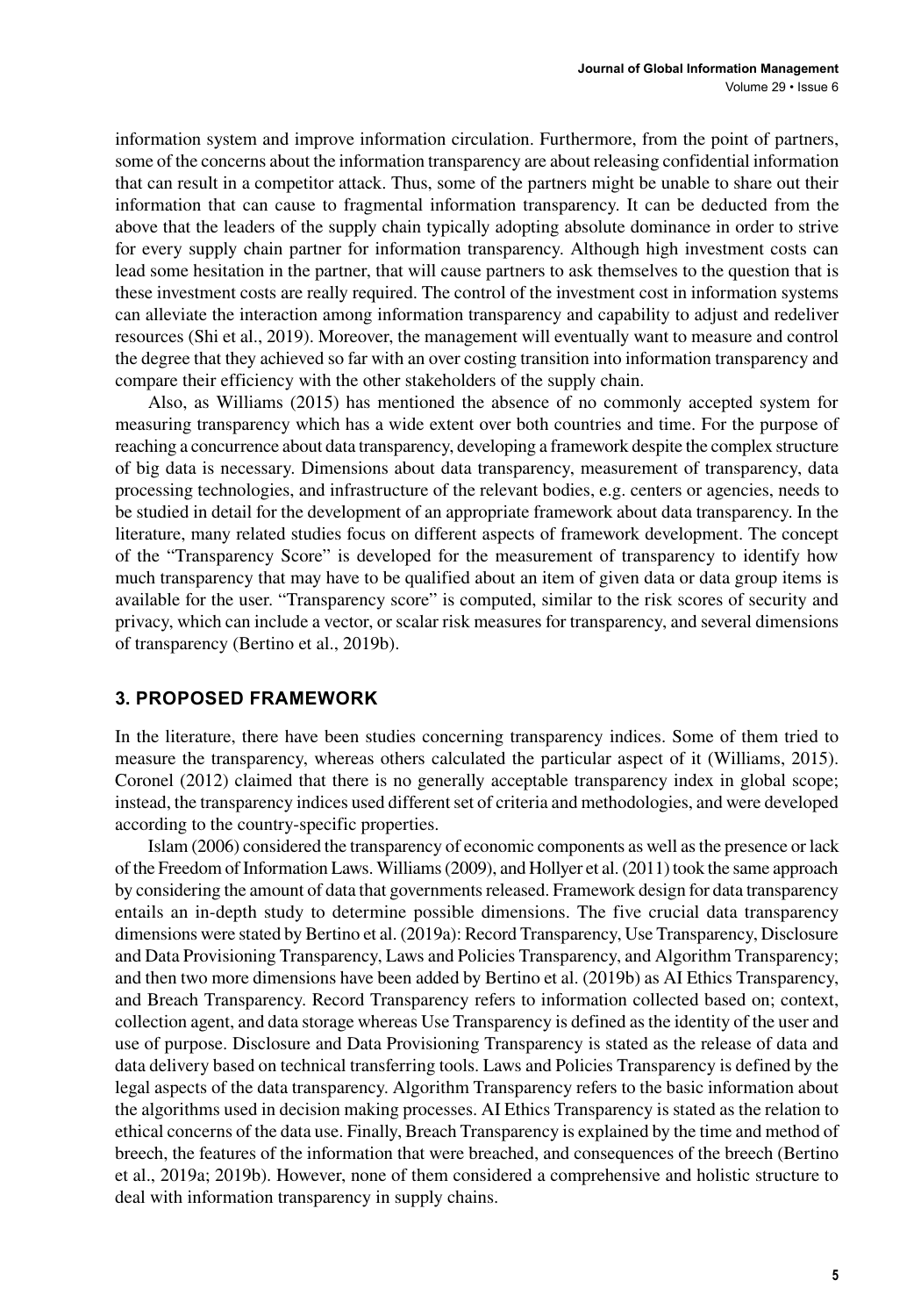In this study, a framework was proposed to measure information transparency. It covers the definition of information transparency measures, structuring the main and sub-dimensions of measures, and adopting Data Envelopment Analysis by using the criteria as inputs. Proposed framework includes 6 main inputs, namely, comprehensiveness, regularity, timeliness, content, scope, and userfriendliness, and 43 inputs. The proposed framework and the DEA method are implemented in an organization to measure the level of information transparency with its suppliers. Figure 1 show the proposed framework.

Systematicness is about how systematic the data are collected. Comprehensiveness and regularity of data should be considered to understand the level of systematicness of the data. The comprehensiveness of data disclosure is identified by the amount of data actually published compared to the amount that needs to be published. The regularity of the data is determined by how consistent the disclosure program is.

Timeliness refers to timing of data published. The timeliness of data is identified by local pollution-source information.

Completeness is about how complete the data are collected. In order to evaluate how complete the data, content, and the scope of the published information about the sources and the published information were identified.

User-friendliness is about how user-friendly the data are collected. In order to evaluate how user-friendly the data are, the easiness of obtaining data and its appropriateness for an internet user is evaluated.

Therefore, the input set includes 6 main dimensions, comprehensiveness, regularity, timeliness, content, scope, and user-friendliness.

For measuring information transparency, the criteria set, in other words, input set is determined based on 4 main dimensions, namely, systematicness, timeliness, completeness, and user-friendliness (PITI, 2018).

Table 1 shows the criteria set, in other words, proposed inputs for information transparency and the relationships of dimensions of transparency as follows:

Each asterisk shows the relation in terms of information transparency. For instance, accessibility of data is one of the inputs that affects the level of information transparency, and in a relationship with regularity and user-friendliness score.

Complexity of data, cost of data, information asymmetry, missingness of data, volatility of data, and vulnerability of data are the cost criteria, whereas, others are benefit.

For validation, the proposed inputs and transparency dimensions relationship is discussed with 5 authorities, who can be determined as experts due to their experience (20, 17, 16, 15, and 12 years, respectively). Table 2 shows information about company experts.

# **4. METHODOLOGY**

Each input in the input set does not have same importance level while determining the information transparency. Therefore, in this paper, Fuzzy Analytic Network Process (ANP) is used to obtain the relative weights of inputs. Then, Data Envelopment Analysis (DEA) is used for prioritization of alternatives regarding information transparency scores of companies in terms of efficiency ranking. The reason to hire fuzzy logic is its capability to eliminate the uncertainties and vagueness inherent in decision-making process. The reason to select FANP is that it is one of the most common multicriteria decision-making (MCDM) techniques to calculate the weights of different criteria. The reason to use DEA is the ability to rank the alternatives through an optimization model, and react successfully when there are many alternatives.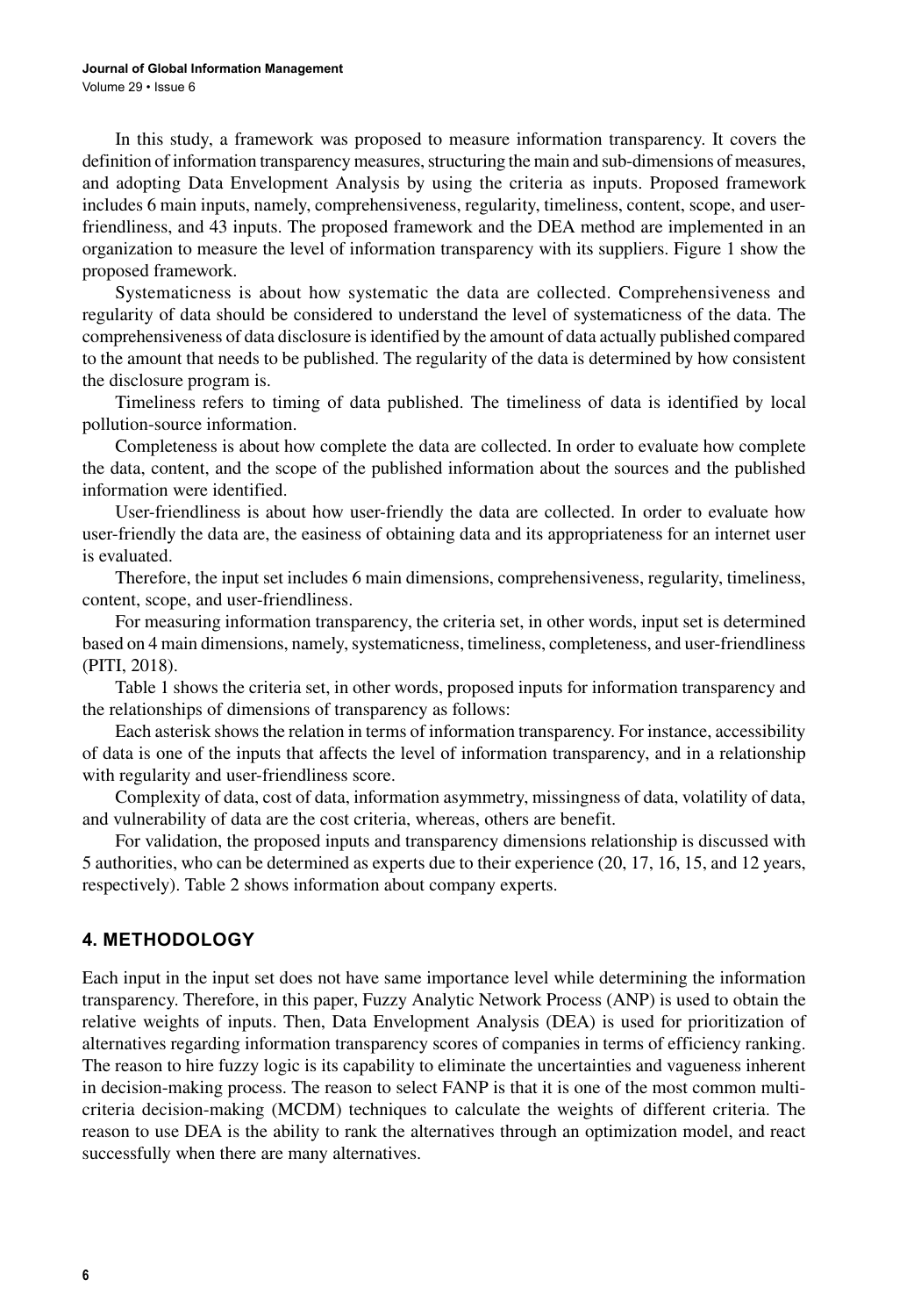#### **Figure 1. The Proposed Framework**



## **4.1 Fuzzy Analytic Network Process (FANP)**

Analytic Network Process (ANP) was proposed by Saaty (1996). It is one of the most common MCDM techniques. Its main advantage is its capability to cope with qualitative and quantitative variables (Sagnak and Kazancoglu, 2019). However, its applicability is limited due to the uncertainties and vagueness inherent in decision-making process (Kazancoglu et al., 2020). Therefore, in this study, ANP was integrated with fuzzy set theory.

Fuzzy ANP is different with Saaty's (1996) approach (Kazancoglu et al., 2020). Pairwise comparisons were carried out using triangular fuzzy numbers. Saaty's (1980) scale has advantages in terms of simplicity; however, using fuzzy numbers instead of crisp values to translate human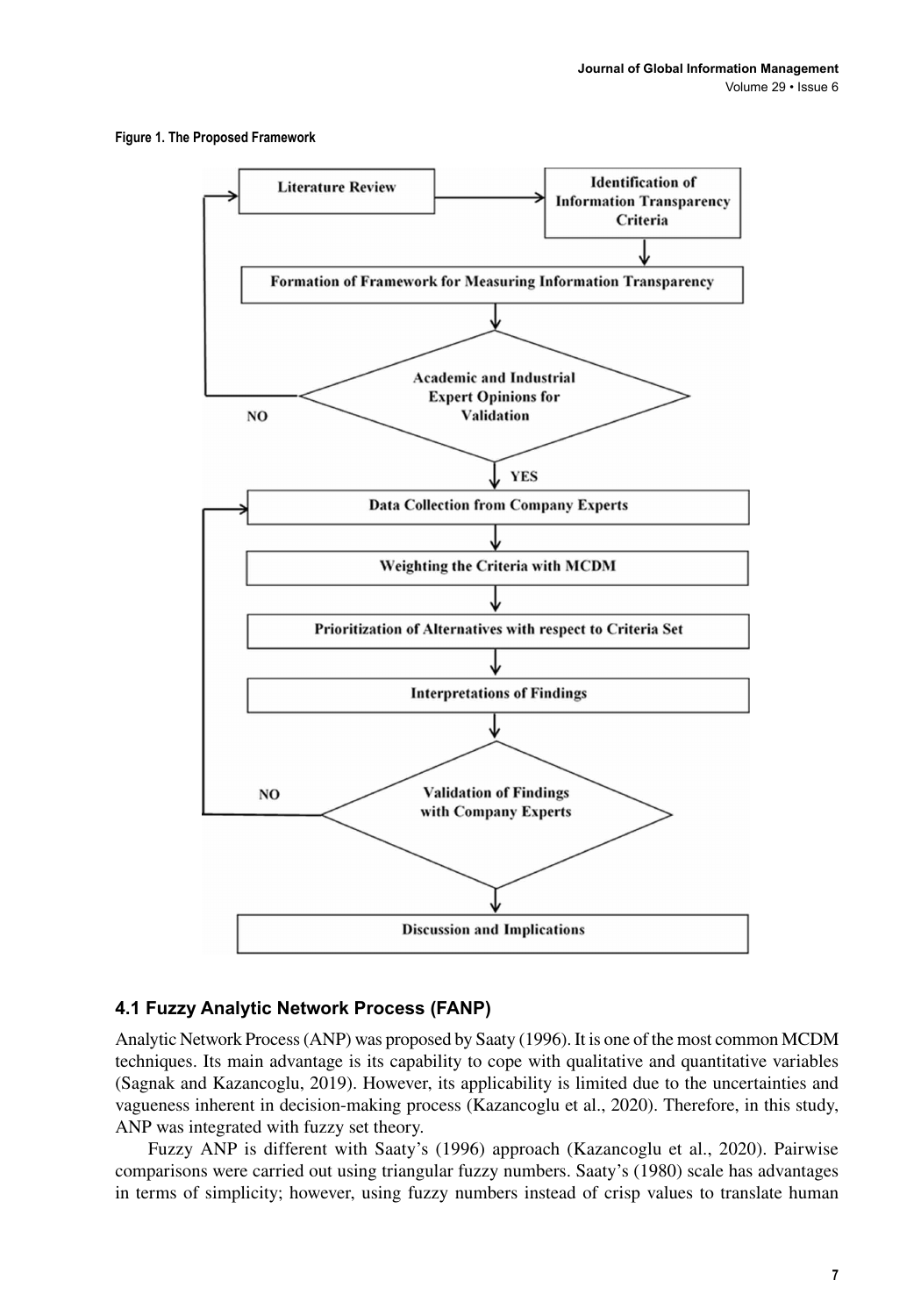## **Table 1. Proposed Inputs and Transparency Dimensions Relationship**

| <b>Inputs</b>                      | Comprehensiveness | <b>Regularity</b> | <b>Timeliness</b> | <b>Content</b> | <b>Scope</b> | User-<br>friendliness | <b>Source</b>                                                             |
|------------------------------------|-------------------|-------------------|-------------------|----------------|--------------|-----------------------|---------------------------------------------------------------------------|
| Accessibility<br>of data           |                   | $\ast$            |                   |                |              | $\ast$                | Oweis & Dekhili,<br>2019; Wang et al.,<br>2019                            |
| Accuracy<br>of data                |                   |                   | \$.               | $\ast$         | $\ast$       |                       | Hollyer et al.,<br>2014; Maskey et<br>al., 2019; Oweis &<br>Dekhili, 2019 |
| Adequacy<br>of data                |                   |                   |                   | $\approx$      | $\ast$       |                       | Maskey et al.,<br>2019; Oweis &<br>Dekhili, 2019                          |
| Audited data                       |                   | $\ast$            |                   | $\ast$         | $\ast$       |                       | Hollyer et al.,<br>2014; Wang et al.,<br>2019                             |
| Authentication<br>of data          |                   |                   |                   | $\ast$         |              |                       | Wang et al., 2019                                                         |
| Chronological<br>situation of data | $\ast$            |                   | *                 |                |              |                       | Wang et al., 2019                                                         |
| Comparability<br>of data           |                   | $\ast$            | *                 | $\approx$      | $\ast$       |                       | Oweis & Dekhili,<br>2019                                                  |
| Compatibility<br>of data           |                   |                   | *                 |                |              | $\ast$                | Maskey et al., 2019                                                       |
| Complexity<br>of data              | *                 |                   |                   | $\ast$         | $\ast$       | $\ast$                | Hollyer et al.,<br>2014; Maskey et<br>al., 2019; Wang et<br>al., 2019     |
| Cost of data                       | $\ast$            |                   |                   |                |              | $\ast$                | Hollyer et al.,<br>2014; Maskey et<br>al., 2019; Wang et<br>al., 2019     |
| Credibility<br>of data             | $\ast$            |                   |                   | $\ast$         | $\ast$       |                       | Hollyer et al.,<br>2014İ Maskey et<br>al., 2019                           |
| Criticality<br>of data             | $\ast$            | $\ast$            | *                 | $\ast$         | $\ast$       |                       | Hollyer et al., 2014                                                      |
| Cryptography<br>of data            |                   | $\ast$            |                   | $\ast$         |              |                       | Wang et al., 2019                                                         |
| Data integrity                     | $\ast$            |                   |                   | $\approx$      | $\ast$       |                       | Wang et al., 2019                                                         |
| Data ownership                     | $\ast$            | $\ast$            |                   |                |              |                       | Wang et al., 2019                                                         |
| Historicity<br>of data             |                   | $\ast$            | *                 |                |              |                       | Our<br>Contribution                                                       |
| Decentralization<br>of data        | $\ast$            |                   |                   |                | $\ast$       |                       | Wang et al., 2019                                                         |
| Dependability<br>of data           | $\ast$            |                   |                   |                | $\ast$       |                       | Maskey et al., 2019                                                       |
| Digitization<br>of data            |                   | $\ast$            | $\ast$            |                |              | $\ast$                | Wang et al., 2019                                                         |
| Disintermediation<br>of data       |                   |                   |                   | $\approx$      | $\ast$       | $\ast$                | Wang et al., 2019                                                         |
| Information<br>Asymmetry           | $\ast$            |                   |                   | $\approx$      |              |                       | Wang et al., 2019                                                         |

*continued on next page*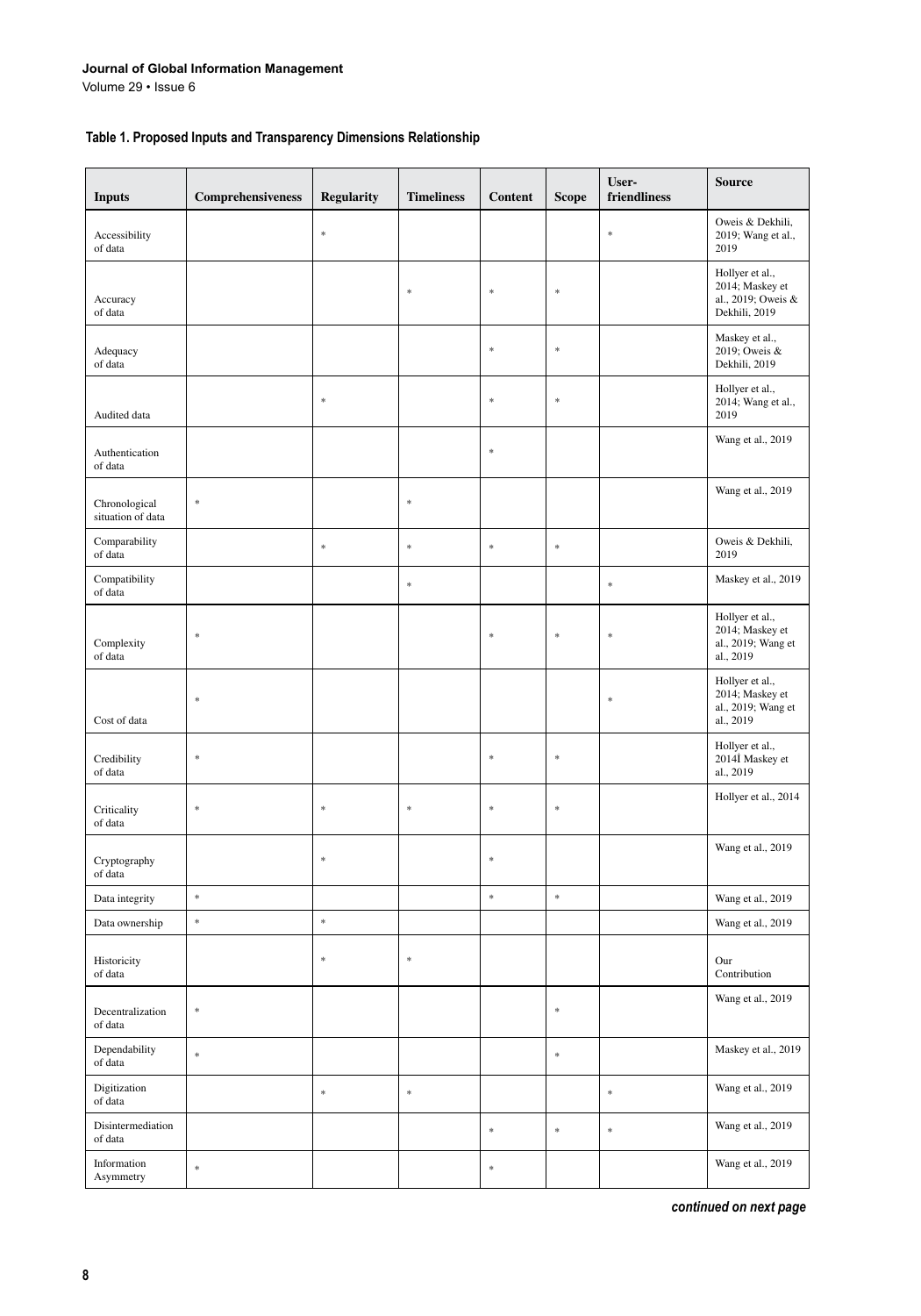Volume 29 • Issue 6

## **Table 1. Continued**

| <b>Inputs</b>                           | Comprehensiveness | <b>Regularity</b> | <b>Timeliness</b> | Content | <b>Scope</b> | User-<br>friendliness | <b>Source</b>                                                                                   |
|-----------------------------------------|-------------------|-------------------|-------------------|---------|--------------|-----------------------|-------------------------------------------------------------------------------------------------|
| Interaction<br>Routine<br>(Circulation) |                   | $\ast$            | $\ast$            |         |              |                       | Maskey et al., 2019                                                                             |
| Legalness<br>of data                    | $\ast$            |                   |                   | $\ast$  | $\ast$       |                       | Hollyer et al.,<br>2014; Maskey et<br>al., 2019; Oweis<br>& Dekhili, 2019;<br>Wang et al., 2019 |
| Legitimacy<br>of data                   |                   |                   |                   | $\ast$  | $\ast$       |                       | Wang et al., 2019                                                                               |
| <b>Missingness</b><br>of data           |                   |                   | $\ast$            | $\ast$  |              |                       | Hollyer et al.,<br>2014; Maskey et<br>al., 2019                                                 |
| Privacy                                 | $\ast$            | $\ast$            |                   | $\ast$  |              |                       | Maskey et al.,<br>2019; Wang et al.,<br>2019                                                    |
| Relevancy<br>of data                    |                   |                   | $\ast$            | $\ast$  | $\ast$       |                       | Hollyer et al.,<br>2014; Oweis &<br>Dekhili, 2019                                               |
| Reliability<br>of Data                  |                   | $\ast$            |                   | $\ast$  | $\ast$       |                       | Maskey et al.,<br>2019; Oweis &<br>Dekhili, 2019;<br>Wang et al., 2019                          |
| Security                                |                   | $\ast$            |                   | $\ast$  |              |                       | Wang et al., 2019                                                                               |
| Source<br>of data                       | $\ast$            | $\ast$            |                   |         |              |                       | Oweis & Dekhili,<br>2019; Wang et al.,<br>2019                                                  |
| Speed of<br>Data Preparation            |                   |                   | $\ast$            | $\ast$  |              | $\ast$                | Hollyer et al., 2014                                                                            |
| Sufficiency<br>of data                  | $\ast$            |                   |                   | $\ast$  | $\ast$       |                       | Hollyer et al., 2014                                                                            |
| Traceability<br>of data                 |                   | $\ast$            | $\ast$            | $\ast$  |              |                       | Maskey et al.,<br>2019; Wang et al.,<br>2019                                                    |
| Trustworthiness<br>of data              |                   | $\ast$            |                   |         | $\ast$       | $\ast$                | Maskey et al.,<br>2019; Oweis &<br>Dekhili, 2019;<br>Wang et al., 2019                          |
| Understandability<br>of data            |                   |                   |                   | $\ast$  | $\ast$       | $\ast$                | Maskey et al.,<br>2019; Oweis &<br>Dekhili, 2019;<br>Wang et al., 2019                          |
| Up-to-date                              |                   | *                 | $\ast$            |         |              | $\ast$                | Our Contribution                                                                                |
| Using real<br>time information          |                   | $\ast$            | $\ast$            | $\ast$  |              |                       | Wang et al., 2019                                                                               |
| Validation<br>of data                   |                   | $\ast$            |                   | $\ast$  |              |                       | Wang et al., 2019                                                                               |
| Verification<br>of data                 |                   | *                 |                   | $\ast$  |              |                       | Wang et al., 2019                                                                               |
| Versatility<br>of data                  | $\ast$            |                   |                   |         |              | $\ast$                | Maskey et al., 2019                                                                             |
| Volatility<br>of data                   |                   | $\ast$            |                   | $\ast$  | $\ast$       |                       | Maskey et al., 2019                                                                             |

*continued on next page*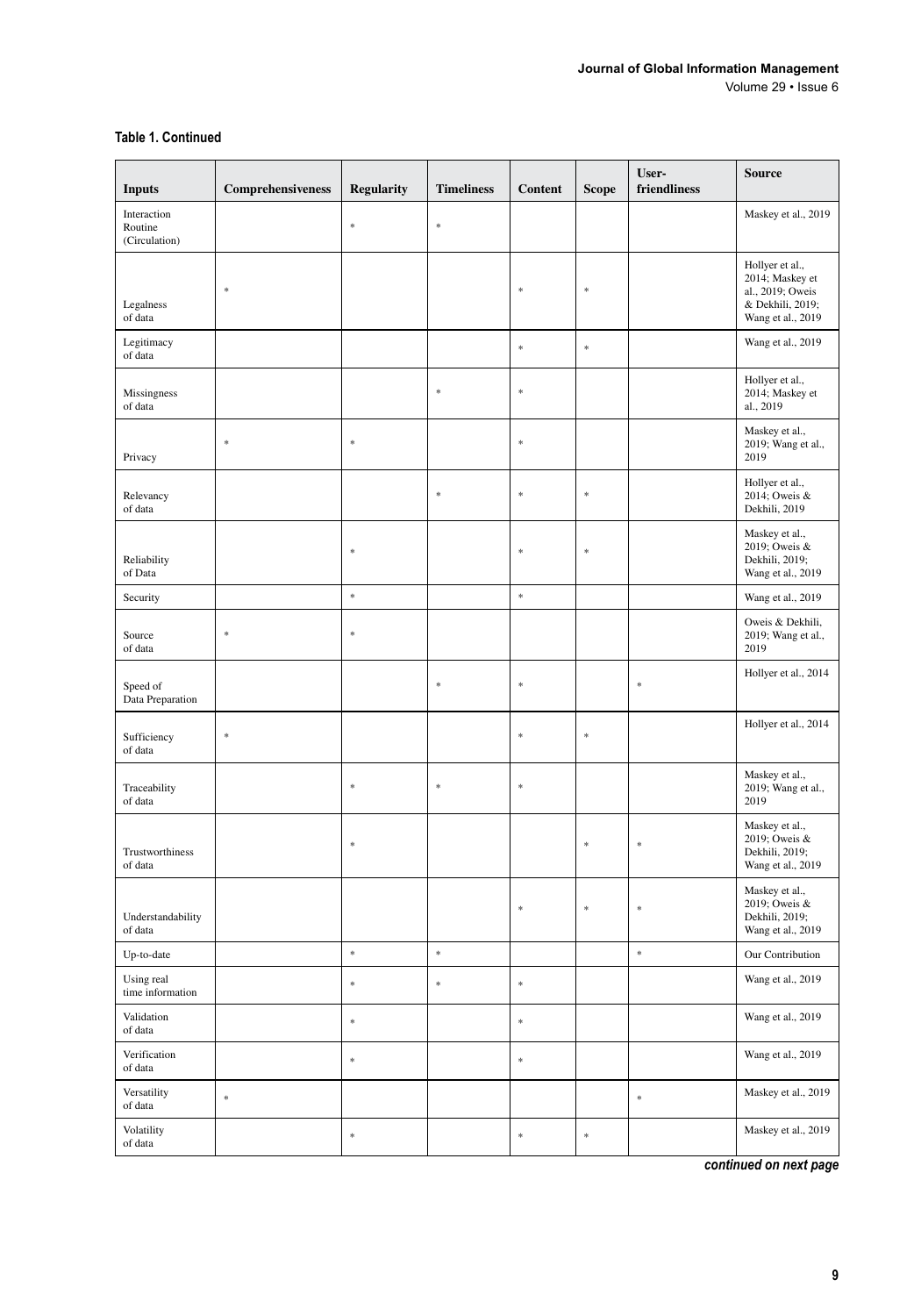Volume 29 • Issue 6

## **Table 1. Continued**

| <b>Inputs</b>            | Comprehensiveness | <b>Regularity</b> | <b>Timeliness</b> | <b>Content</b> | <b>Scope</b> | User-<br>friendliness | <b>Source</b>                                                                  |
|--------------------------|-------------------|-------------------|-------------------|----------------|--------------|-----------------------|--------------------------------------------------------------------------------|
| Volume<br>of data        | 宋                 |                   |                   | $\ast$         | $*$          |                       | Hollyer et al.,<br>2014; Maskey<br>et al., 2019;<br>Oweis $&$<br>Dekhili, 2019 |
| Vulnerability<br>of data |                   |                   |                   | $\ast$         | $*$          |                       | Wang et al.,<br>2019                                                           |

### **Table 2. Information about Experts for Validation**

| <b>Title/Position</b> | <b>Expertise</b>                         | <b>Faculty/Department</b> | <b>Total Work</b><br><b>Experience in Years</b> | Gender |
|-----------------------|------------------------------------------|---------------------------|-------------------------------------------------|--------|
| Academician           | Supply Chain<br>Management               | <b>Business</b>           | 20                                              | Male   |
| Academician           | Management<br><b>Information Systems</b> | <b>Business</b>           | 17                                              | Female |
| Academician           | <b>Informatics</b>                       | Engineering               | 16                                              | Male   |
| Supply Chain Manager  | Supply Chain                             | Supply Chain Dept.        | 15                                              | Female |
| Consultant            | Management                               | Company Owner             | 12                                              | Male   |

judgments into numerical values is always better option. The steps of Fuzzy ANP are as follows (Sagnak & Kazancoglu, 2019; Yadav & Singh, 2020):

Step 1: Establishment of Pairwise Comparisons: Pairwise comparisons were established to identify the relations among criteria.

Step 2: Formation of Initial Supermatrix: The initial supermatrix is formed to present the relative importance of cluster k to cluster 1.

Step 3: Formation of Weighted Supermatrix: The weighted supermatrix is calculated through multiplying the first element of the respective eigenvector by all entries in the first block of that column, second element by second block, and so on.

Step 4: Formation of Limit Supermatrix: The limit supermatrix is calculated through taking power of weigthed supermatrix until all values for same row will be same.

Step 5: Normalization: The final weights can be found by the normalization process for each block of limit supermatrix.

# **4.2 Data Envelopment Analysis (DEA)**

DEA is a linear programming model concentrating on calculating the efficiency of decision-making units (DMUs) depending on inputs and outputs correlated with DMUs. A DMU is known to be efficient if it receives the best output than its inputs. DEA was initially established by Charnes et al. (1978) and expanded by Banker et al. (1984) to provide variable returns to scale with BCC. The CCR contains both technical and scale inefficiencies while the distinction between technical and scale efficiency is performed by the BCC (Banker et al. 1984). Each model has two versions: inputoriented, and output-oriented. The input-oriented model emphasizes maximum movement across the frontier by proportional decrease of inputs, while the output-oriented model concentrates on maximum movement by proportional increase in outputs.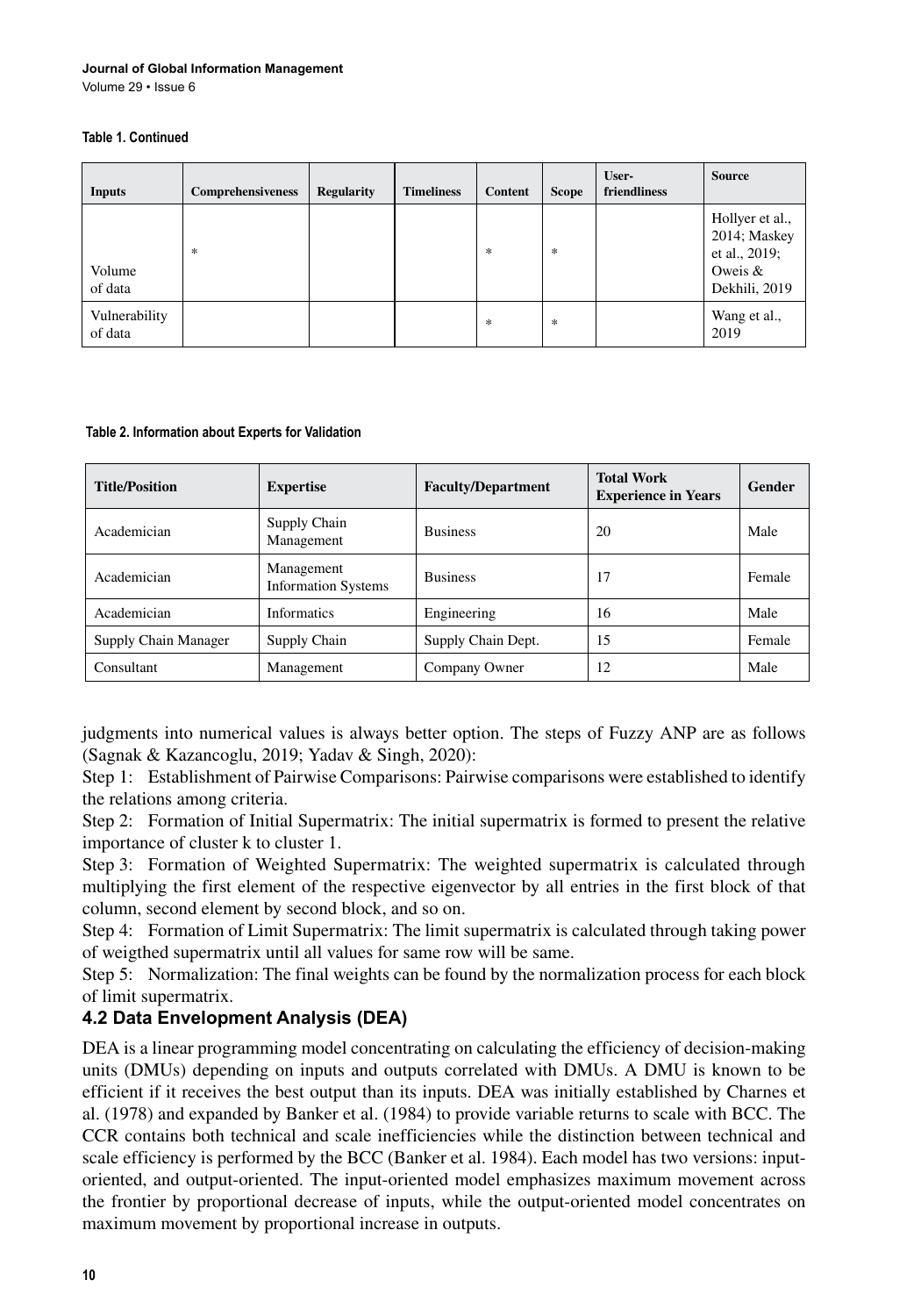CCR is the first and basic DEA model, and it focuses on the concept of efficiency (El-Mahgary, 1995). DEA-CCR calculating the efficiency of a DMU is calculated as the maximal rate of the weighted outputs to the weighted inputs, depending on the circumstances that the similar ratios for each DMU are smaller than or equivalent to the unity (Charnes et al. 1978). The model measures the total efficiency of the unit including its mere technical efficiency and scale efficiency (El-Mahgary, 1995). The CCR model yields in a piecewise linear, constant returns-to-scale envelopment surface (Ozden, 2008). BCC model is created by Banker et al. (1984). The BCC model measures technical efficiency as a convexity constraint (El-Mahgary, 1995). BCC model yields in a piecewise linear, variable returns-to-scale envelopment surface and (Ozden, 2008). In this paper, DEA BCC inputoriented model is used.

# *4.2.1 DEA BCC Input-Oriented Model*

Objective Function

 $\max h_o = \sum_{r=1}^{p} u_r Y_{rk} - \mu_o$ 

**Constraints** 

$$
\sum_{i=1}^{m} v_i X_{ik} = 1
$$
  
\n
$$
\sum_{r=1}^{p} u_r Y_{rj} - \sum_{i=1}^{m} v_i X_{ik} - \mu_0 \le 0
$$
  
\n
$$
u_r \ge \varepsilon
$$
  
\n
$$
\mu_0 : unconstrained
$$
  
\n
$$
j = 1, ..., n \quad i = 1, ..., m \quad r = 1, ..., p
$$
  
\n
$$
u_r : r^{\text{th}} \text{ output is weighted by DMU of } k,
$$
  
\n
$$
v_i : i^{\text{th}} \text{ input is weighted by DMU of } k,
$$

 $X_{ik}$ : i<sup>th</sup> input is used by DMU of *k*,

 $Y_{rk}$ : r<sup>th</sup> output is produced by DMU of *k*,

 $X_{ii}$ : i<sup>th</sup> input is used by j<sup>th</sup> DMU,

 $Y_{ri}$ : r<sup>th</sup> output is produced by j<sup>th</sup> DMU,

ε : a sufficiently small positive number

 $\mu_0$ : variable that related to returned scale direction

In the next section, section 5, case study, data collection process, and findings of the study was discussed.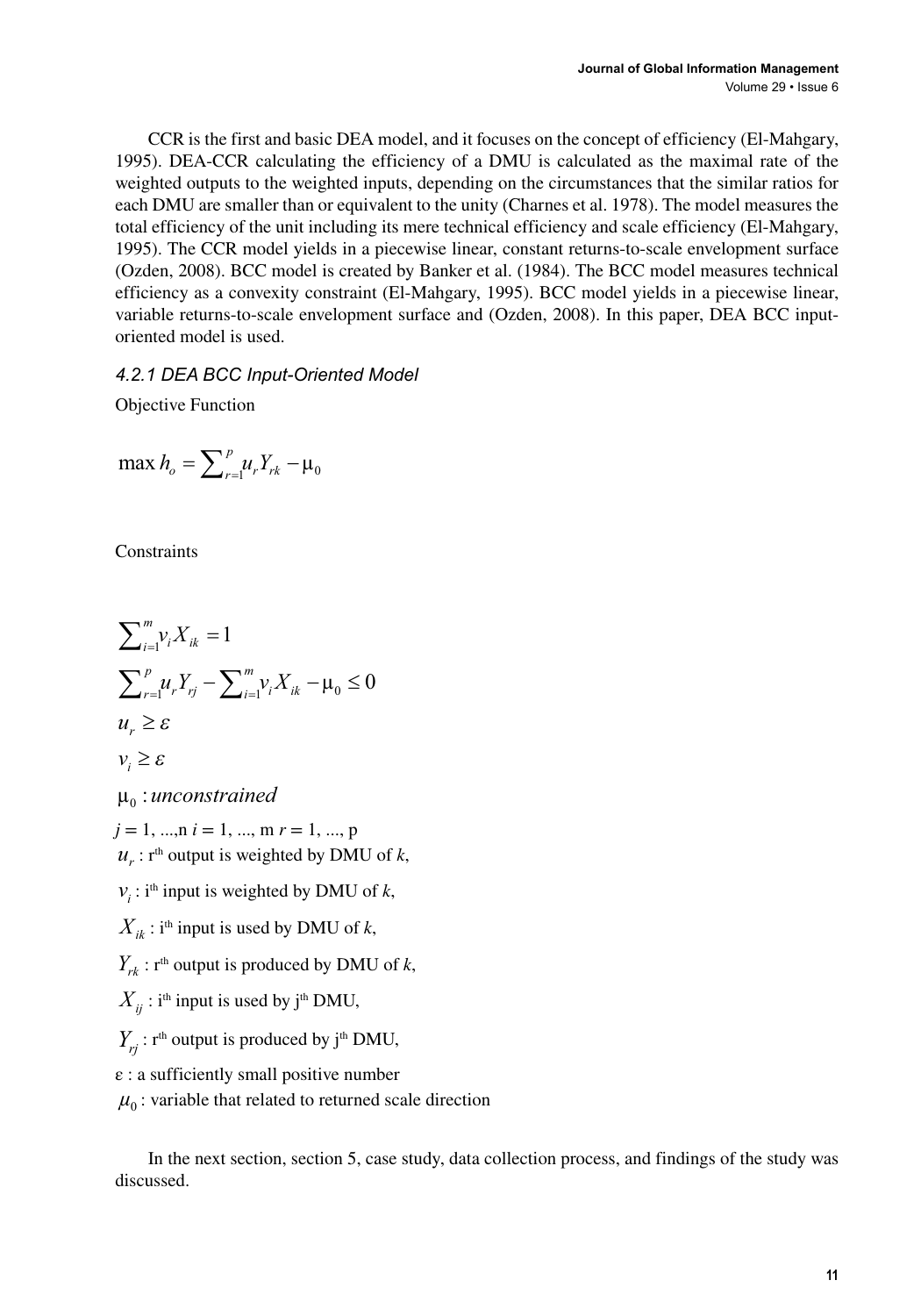# **5. CASE STUDY AND FINDINGS**

This paper focuses on the application, which was conducted in a food company located in Izmir, Turkey. The reason to select a food company is the critical importance of information traceability within a food supply chain.

If the products pose a threat and/or danger to human health, they can be traced backwards to identify the source, cause, and responsible unit of the problem. Traceability, in general, helps take the necessary precautions, monitor forward to collect the products that pose danger and/or threat, and make hazard analysis for critical control points (Aung & Chang, 2014). It is critical as a support tool in product safety and quality by ensuring the realization and sustainability of their plans (Prashar et al., 2020).

Similarly, food traceability is one of the most basic tools in ensuring food safety. In the framework for transparency, there is a need to determine the source of the problem by monitoring the products and processes backwards when any undesired situation occurs. Furthermore, it is an approach that aims to establish the necessary information system for crisis management mechanisms such as forward monitoring and recovery (Mishra et al., 2020). Thanks to the traceability, the principles of transparency and traceability provide improvements such as food safety, prevention of food fraud, and food quality (Charlebois & Haratifar, 2015). Moreover, with the adaptation of traceability and transparency in food supply chains, and since traceability and transparency create knowledge, organization information can reach traceability (Behnke & Janssen, 2020; Martinec & Pavkovic, 2014). Therefore, to avoid these mentioned problems such as food security, food quality, food fraud, it is aimed to measure information transparency of suppliers.

The case company is devoting upmost importance to transparency and food security in its supply chains. They aim to manage the information transparency in supply chains with their suppliers. The company has willing and is decisive on making necessary investments and allocation to establish a transparent and sustainable supply chain with their suppliers to reach the ultimate aim of food security. In that sense, the company believes that such a transparency may not only increase transparency, efficiency, and trust among suppliers; but also contributes to their competitiveness due to the fact that such a competency cannot be easily imitated by its competitors. Therefore, as a case, a company performing in a food supply chain network was chosen.

The proposed framework is generic, and applicable to similar studies where information transparency on other industries are studied; however, the results are unique and shall not be generalized.

In the data collection process, data were gathered through pairwise comparisons. Pairwise comparisons were conducted with the permission and approval of the Board of Directors. Five authorities carried out pairwise comparisons; the information manager, the supply chain manager, the vice information manager, the vice supply chain manager, and the member of the executive board, who are responsible for information technology and management within the company. The sample size of five for the data gathering process is applicable as can be seen in other studies following a similar procedure (Sivakumar et al., 2018; Xia et al., 2015).

The authorities have been determined as experts due to their experience (14, 16, 12, 14, and 22 years, respectively). Table 3 shows information about company experts.

The weights of the main criteria can be seen in Table 4. These weights were found by applying the step-by-step formation of Fuzzy ANP. Firstly, pairwise comparisons were established to identify the relations among criteria. Then, the initial supermatrix is formed to present the relative importance of cluster k to cluster 1. Then, weighted supermatrix is calculated. Finally, the limit supermatrix is obtained through taking power of weighted supermatrix until all values for same row will be same. After all values are normalized, then the weights were found as can be seen in Table 4.

According to Table 4, most important criterion for information transparency was found as Content with a weight of 0.33, followed by Scope, and Comprehensiveness with weights of 0.23, and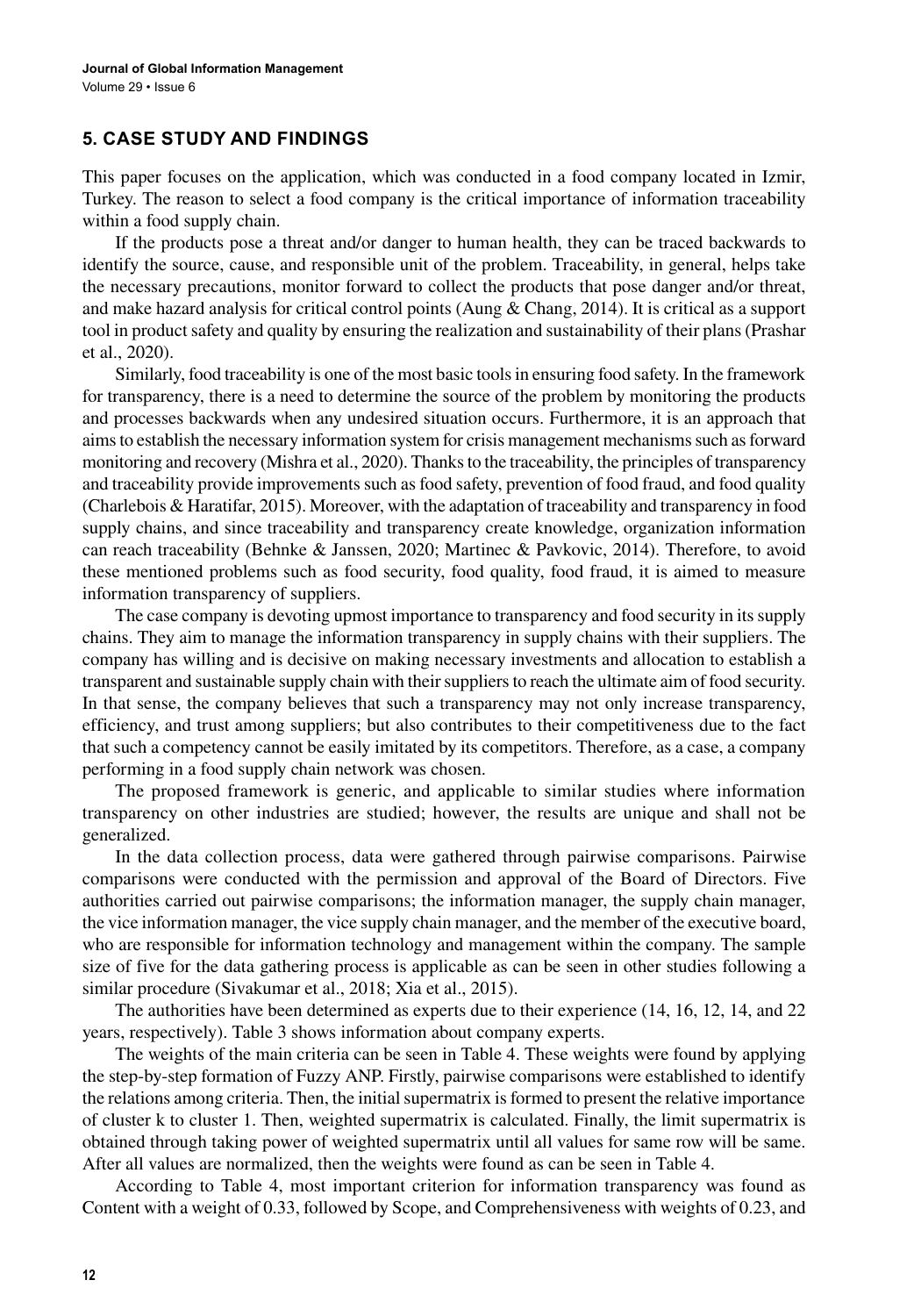| <b>Expertise</b>                                          | <b>Department</b>             | Number of years of<br>experience in the Company | <b>Total Work</b><br><b>Experience in Years</b> | Gender |
|-----------------------------------------------------------|-------------------------------|-------------------------------------------------|-------------------------------------------------|--------|
| <b>Information Manager</b>                                | <b>Information Technology</b> | 8                                               | 14                                              | Male   |
| Supply Chain Manager<br>Supply Chain                      |                               | 10                                              | 16                                              | Male   |
| <b>Information Technology</b><br>Vice Information Manager |                               |                                                 | 12                                              | Female |
| Vice Supply Chain<br>Manager                              | Supply Chain                  |                                                 | 14                                              | Female |
| Member of the Executive<br>Management<br><b>Board</b>     |                               | 22                                              | 22                                              | Female |

#### **Table 3. Information about Company Experts**

## **Table 4. Weights of Criteria**

| Criteria          | Weights |
|-------------------|---------|
| Comprehensiveness | 0.19    |
| Regularity        | 0.08    |
| Timeliness        | 0.10    |
| Content           | 0.33    |
| Scope             | 0.23    |
| User-friendliness | 0.07    |

0.19, respectively. Analysis of the results demonstrated that Content, Scope and Comprehensiveness dimensions has 75% impact on the transparency of data. Remaining 25 percent is affected by Timeliness, Regularity and User-friendliness.

Table 5 shows the efficiency scores for each alternative. These alternatives were suppliers of the company, and were evaluated with respect to information transparency regarding 43 inputs using DEA.

| ${\bf A1}$     | 1    | A12 | 0.64           | A23 | 0.67         | A34 | 0.69 | A45 | 0.84 |
|----------------|------|-----|----------------|-----|--------------|-----|------|-----|------|
| A2             | 0.74 | A13 | $\overline{1}$ | A24 | $\mathbf{1}$ | A35 | -1   | A46 | 0.7  |
| A3             | 0.8  | A14 | 0.88           | A25 | 0.75         | A36 | 0.78 | A47 | 0.86 |
| A <sub>4</sub> | -1   | A15 | 0.79           | A26 | 0.74         | A37 | 0.79 | A48 | 0.66 |
| A <sub>5</sub> | 0.83 | A16 | 0.7            | A27 | 0.85         | A38 | 0.85 | A49 | 0.89 |
| A6             | 0.88 | A17 | 0.89           | A28 | 0.78         | A39 | 0.84 | A50 | 0.91 |
| A7             | 0.74 | A18 | 0.7            | A29 | 0.95         | A40 | 0.79 | A51 | -1   |
| A8             | 0.83 | A19 | 0.68           | A30 | 0.62         | A41 | 0.89 | A52 | 0.89 |
| A9             | 0.89 | A20 | 0.8            | A31 | 0.9          | A42 | 0.75 | A53 | 0.71 |
| A10            | 0.76 | A21 | 0.75           | A32 | 0.71         | A43 | 0.78 | A54 | 0.74 |
| A11            | 0.73 | A22 | 0.66           | A33 | 0.79         | A44 | 0.78 | A55 | 0.79 |

### **Table 5. Efficiency Scores for Each Alternative**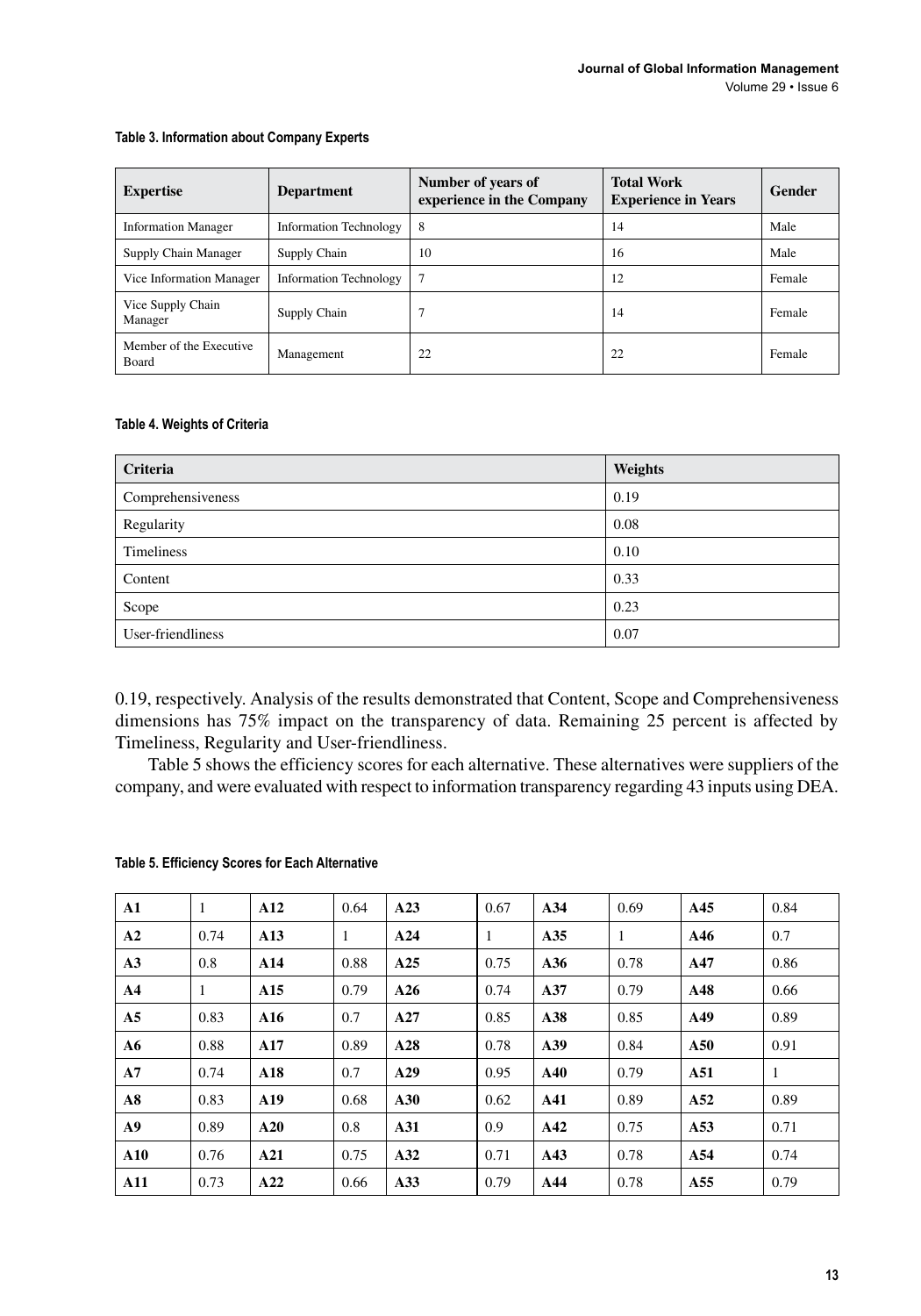The results for 55 suppliers indicate that 6 of them are highly efficient (1) in terms of information transparency whereas 13 of them, between 0.85-0.99, are claimed as partially efficient and the rest 36 suppliers are considered as inefficient within information flows in terms of transparency. Figure 2 also shows efficiency scores for each alternative.

According to Table 5 and Figure 2, the efficiency scores of alternatives 1, 4, 13, 24, 35, and 51 were found as 1, which means these alternatives were the most efficient one with respect to information transparency regarding 43 inputs. As a result, approximately 11% of the suppliers were identified as efficient, and approximately 24% of the suppliers were identified as partially efficient. Whereas, the 65% of the suppliers were identified as inefficient in terms of information transparency. The results have been further discussed with the top management and the supply chain managers of the company. They have confirmed the list of efficient suppliers. Thus, the applicability of the proposed framework has been validated by the managers of the company.



#### **Figure 2. Efficiency Scores for Each Alternative**

# **6. DISCUSSION AND IMPLICATIONS**

Williams (2015) noted that there is no generally-accepted transparency index in a wide extent. For this reason, although the nature of big data is complex, there is a need for developing a framework to reach a concurrence about information transparency. In order to develop a framework for information transparency, some issues, i.e. information transparency dimensions, transparency measurement, data processing technologies are need to be studied in details. Previous studies focused on different aspects of framework development. "Transparency score" concept was developed for measuring the level of transparency to determine how much transparency was available for the users. It is calculated using several aspects of transparency with a scalar, or vector risk measures such as calculating risk scores of security and privacy (Bertino et al., 2019b).

Transparency of information flows through the supply chain can be evaluated as a crucial for competitive advantage. It affects the buying behavior of young generation due to the sensitivity on environmental issues (Kanchanapibul et al., 2014). Successful companies employ strategies responding to the expectations of wider stakeholder groups. Similarly, information transparency can balance the pressure from supply chain partners in socially responsible supply chains to while improving the companies' reputations. Transparency in financial, quality, logistics, after sale services, and origins of materials create good business environment for all stakeholders (Chen & Voigt, 2020).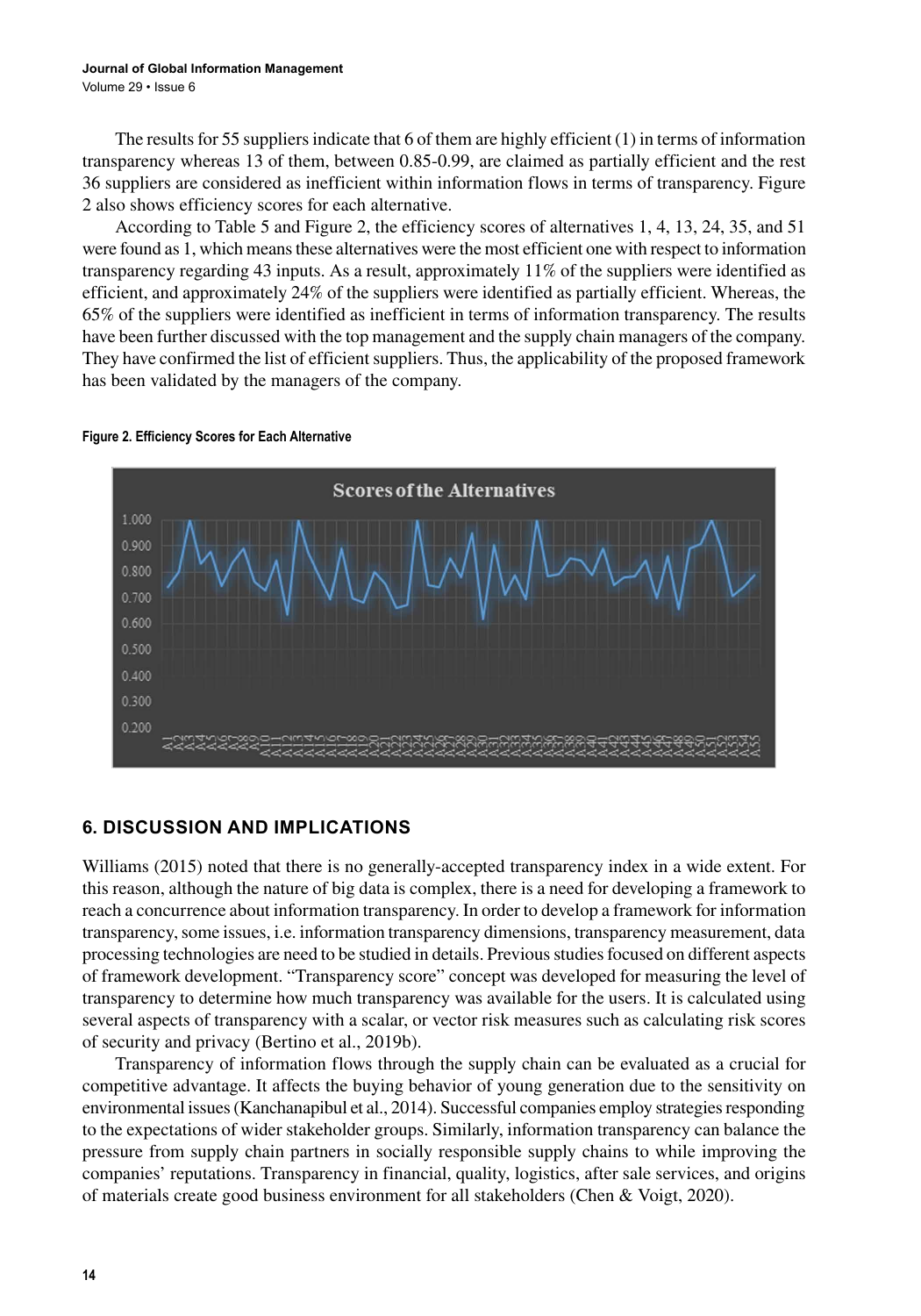Consumers no longer want to use their time for waiting and walking along the aisles of shopping centers. The search for convenience and transparent information has driven many buyers to provide their grocery needs online. Customer demand for transparency is another prevailing trend driving buyer behavior.

Many buyers easily would change the brand they habitually purchase to another brand that gives more in-depth and detailed product information, more than information on the label. This transparent data driver must be considered by the companies, which want to keep and develop their market position simply by providing transparent data according to the criteria defined and proposed in this study.

# **6.1 Academic, Managerial and Practical Implications**

The information transparency presents several benefits for managers. The supply chains are established both on technical and managerial aspects. One of the managerial aspects in a successful supply chain is the trust among the partners of the supply chains. Trust or trustworthiness has a complex structure to manage and quantify. On the other hand, achieving to be a trusted supply chain partner brings benefits and contributes to their competitiveness. The concepts of information sharing and transparency are crucial to able to achieve a trusted supply chain partner position in the supply chain. Thus, the management and control information play an important role. Therefore, the information transparency should be managed, and in order to be managed it should be quantified. In addition to that, supply chains are expanding and turn into a global network with many companies all over the world. These companies are becoming partners in the supply chains with their various origins, backgrounds and cultures that reveals the need for transparency. The supply chain management should be conducted in a comparative manner due to the network structure of supply chains which are extending its size day by day. In such a cosmopolite network the trust is becoming much more difficult to manage and necessitates the management of information transparency.

In that sense this paper proposes a framework for measuring information transparency and enables managers to compare the information transparency of various partners or even stakeholders among their supply chains.

The supplier relationship management have been widely used among companies. Thus, information transparency should be an important part of it. Supplier selection, improvement and termination decisions can be given according to the outputs. Hence, the supplier management activities can be based on information transparency with a quantitative and comparative structure.

The basis of performance management should be structured with transparent information. Thus, there is a need for transparent information for performance management. The managers can easily implement the proposed framework to performance assessment and evaluation of their suppliers.

Today consumers have an advantage of using global data communication services, which stimulate our needs and requirements for getting difficult to meet. The proposed framework can be used to emphasize the highest possible standard in consumer loyalty and protection. Customer Relationship Management systems will be more effective with the transparent data influence to improve customer confidence and loyalty.

Transparency within an organization generates a more collaborative and productive work environment and employee relations. Because when all business activities are performed within transparent information system, everybody are able to see what was done, who performed specific tasks, and which tasks are to be completed. This transparency empowers each unit access transparent information they need for performing their jobs better. All activities will be traceable and managerial accountability would be provided.

The gap between theory and practice necessitates developing theoretical contributions like the proposed framework of this study that provide the basis for transparency need. Transparency is a need, and can be best understood in the context of communication theory that excessively make simple and visible the complexities of today's business world, government, and the public.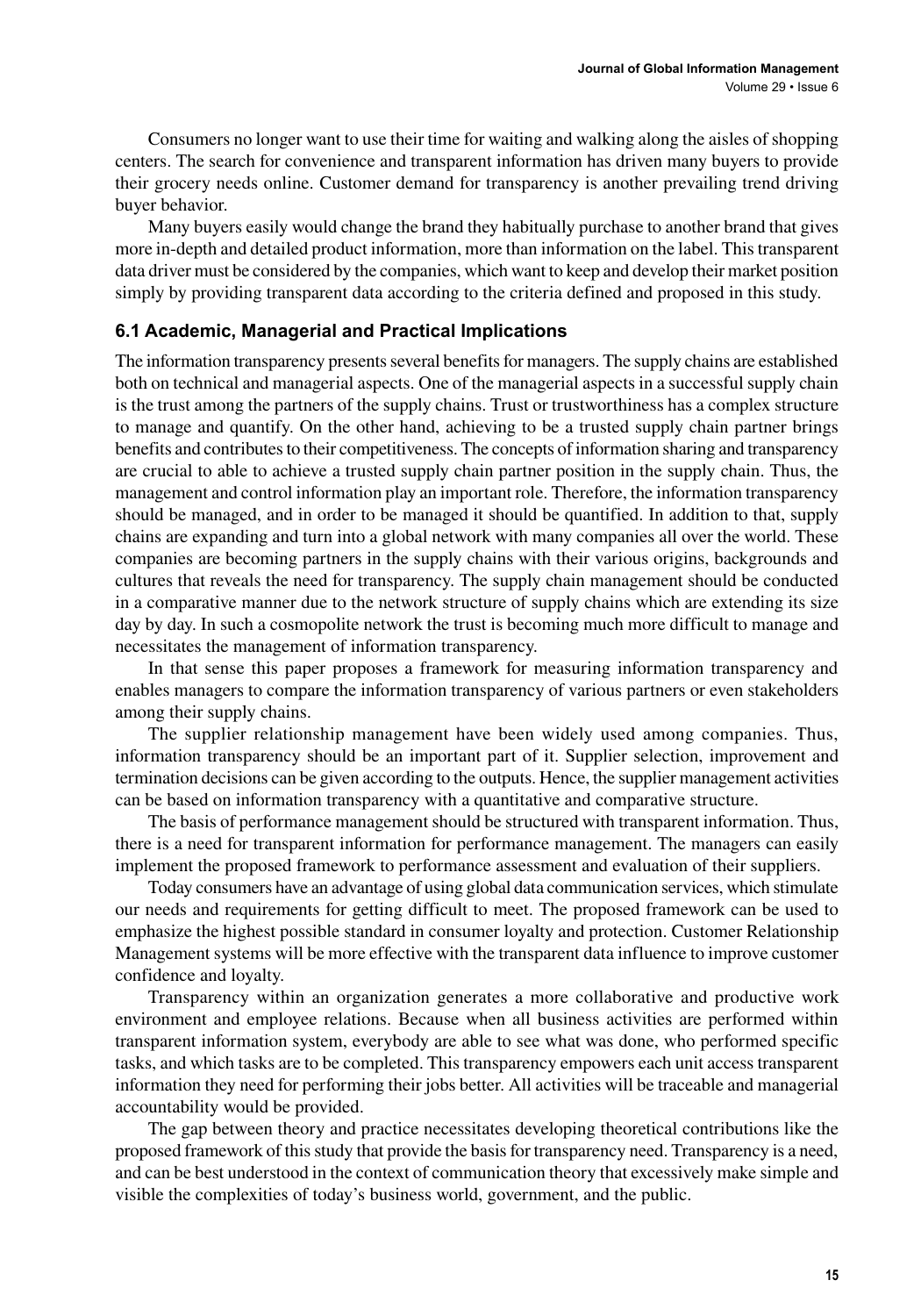The proposed framework can be taken as the basis to generate, collect, verify and validate the data used and collected among the supply chains. The companies can use it as a guide for data management. The dimensions of the proposed framework can also be analyzed individually to reveal the managerial implications;

Timeliness is an important part of information transparency. As the leading competitive strategies are shifting to responsiveness the need for timeliness has a vital contribution to the competitive strategy. The impact of digitalization and Industry 4.0 necessitates the need for timely and mostly real time data. This is becoming the main component of the digital supply chains and, timeliness is becoming a vital input for it. Thus, the responsive and detail supply chains cannot be achieved without managing the timeliness performance of the information.

The concept of User-friendliness within information management is also contributing to the effectiveness of the company. As the degree to achieve the User-friendliness within the information increases, the following actions; setting, understanding, conceptualizing and implementing a certain task or activity among the supply chain becomes easier. Hence, the degree to achieve the desired goal, so called effectiveness, improves.

Systematicness, with its sub-dimensions of comprehensiveness and regularity, enables managers to achieve a holistic approach in their decisions supported with the systematic data as the main component. The increase of the vertical and horizontal integrations in the supply chains also requires the implementation of holistic view. In addition to that, as mentioned before, the expanding structures of global supply networks can only be managed with holistic approach where the proposed study enables managers to embrace the system with comprehensive and regular information.

Completeness can contribute especially to quality of supply chain operations. The completeness of the information with content and scope can support the conformance to requirements and specifications. The completeness of the information can further contribute to the differentiation strategy, as a competitive strategy, in terms of designing, producing and distributing products in a unique way.

# **7. CONCLUSION**

It is clear that information transparency is completely vital to supply chain performance. Not only does this lead to a better business performance, but awareness and trustworthiness also improve social wellbeing of all stakeholders. This research aimed to develop a framework to identify transparency of information in terms of more measurable factors. Based on a quantitative and qualitative analysis of transparency dimensions and factors effective on these dimensions, it can be concluded that Content, Scope and Comprehensiveness are important to consider when designing and targeting supplier relationship systems. The results for 55 suppliers indicate that 6 of them (suppliers 1, 4, 13, 24, 35, and 51) are highly efficient in terms of information transparency. Results indicate that next 13 suppliers (suppliers 6, 9, 14, 17, 27, 29, 31, 38, 41, 47, 49, 50, 52) are also partially efficient (efficiency score is greater than or equal to 85%). It can be concluded that applicability of the proposed framework to measure information transparency is at acceptable levels. By analyzing expert opinions of the managers for information flows through the DEA BCC input-oriented model and final outcomes have shown how data transparency measured in a quantitative framework.

The implications about managerial perspectives, supplier relationship management, the basis for performance assessment, timeliness, user-friendliness, systematicness, and completeness were developed.

Based on the framework and conclusions, practitioners should benefit the proposed framework and it can be taken as the basis to generate, collect, verify and validate the data used and collected among the supply chains. The companies can use it as a guide for data management.

This study considers an implementation in Turkey, an emerging economy, which can be identified as the limitation of this study. The findings may change when the implementation is applied to a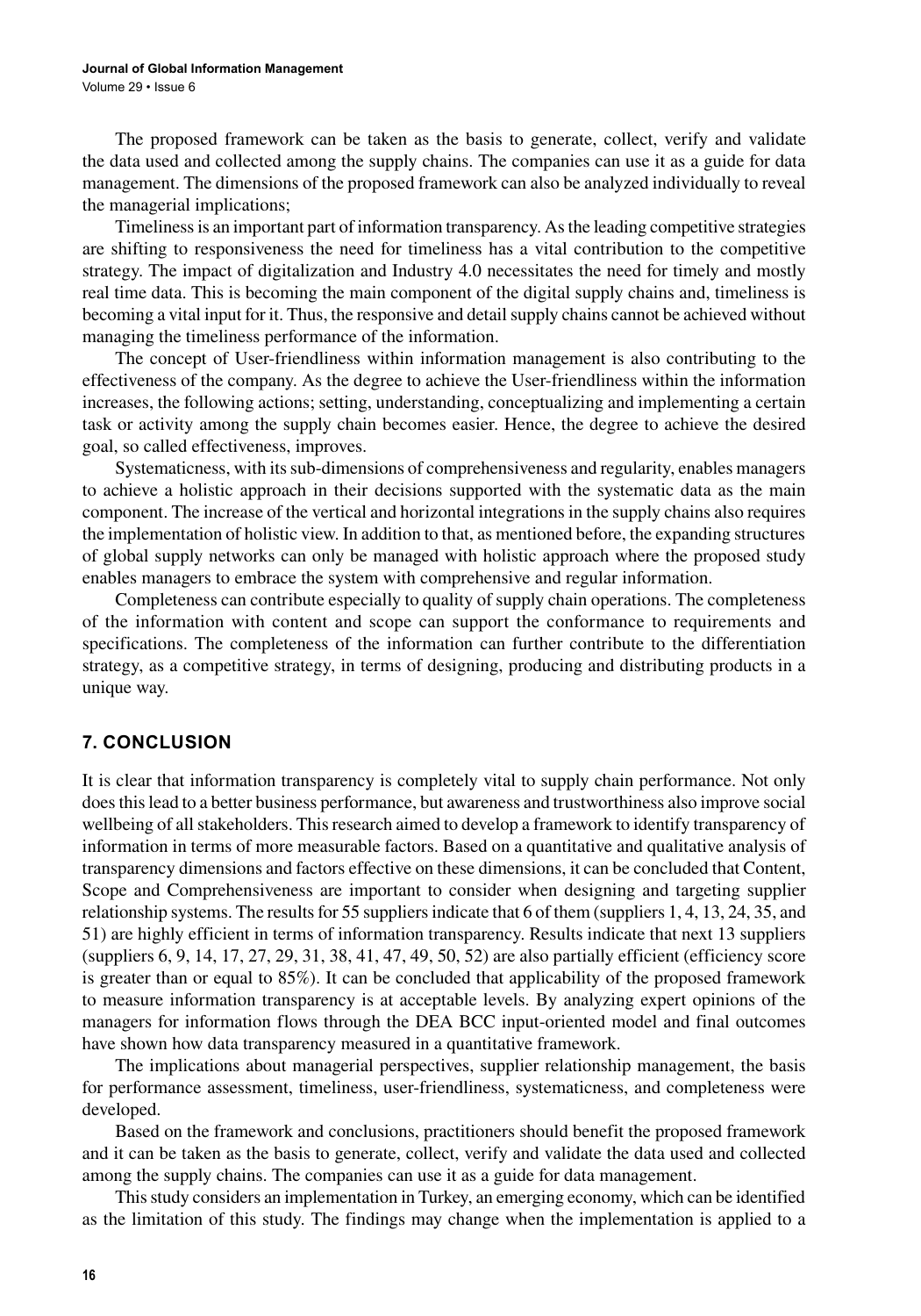developed country. Also, another limitation is that the data used in this study include subjective judgments.

This study has shown that such a comprehensive framework contributes for the studies of both academics and practitioners by providing a scientific basis to conduct analysis for different cases. Further possible research may focus on the implementation of the proposed framework in other emerging economies. Also, to better understand the implications of the framework, future studies could be done and further research is needed to determine the causes and effects relationship between transparency and supply chain performance.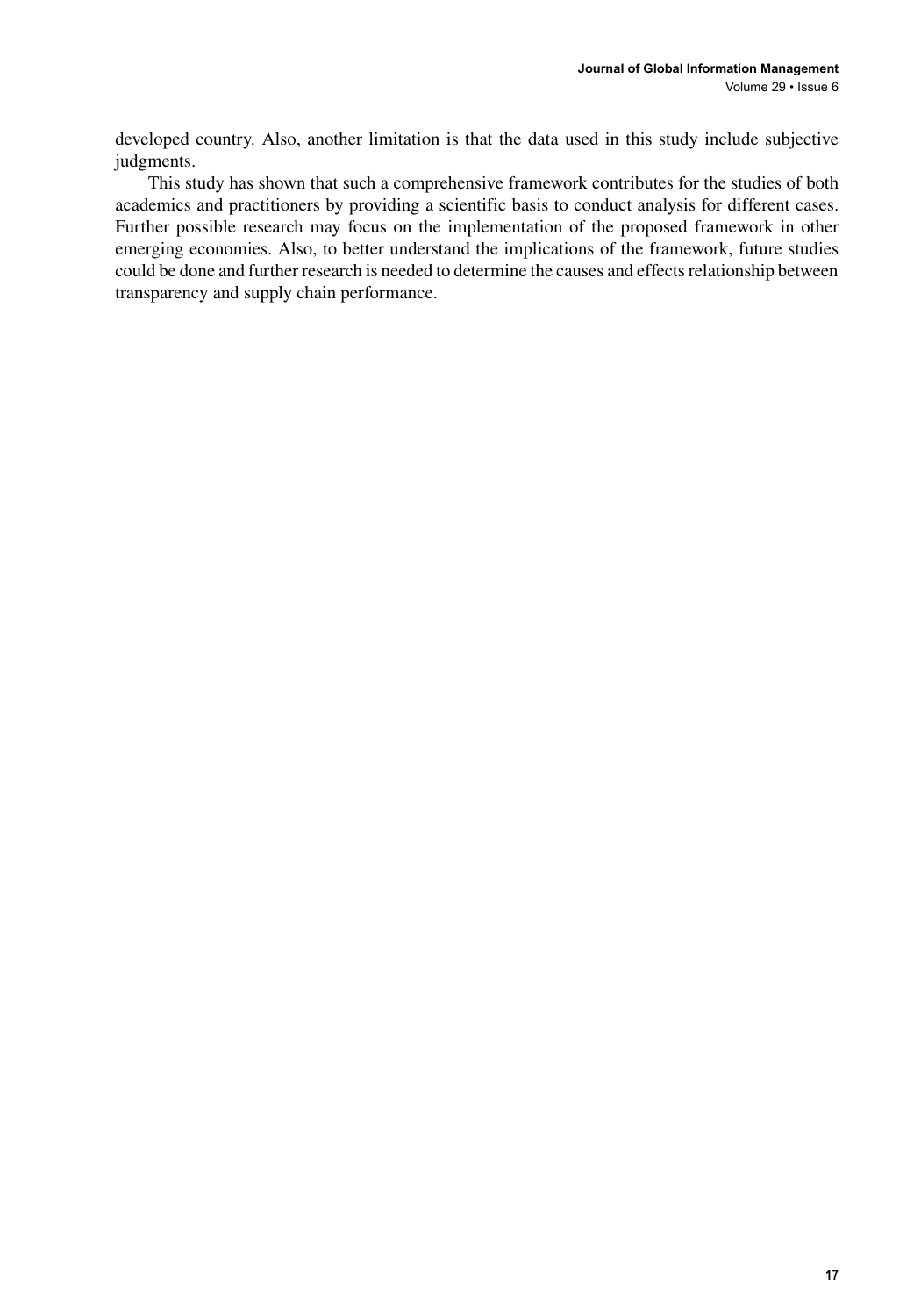# **REFERENCES**

Al-Jabri, I. M., & Rostocki, N. (2015). Adoption of ERP systems: Does information transparency matter? *Telematics and Informatics*, *32*(2), 300–310. doi[:10.1016/j.tele.2014.09.005](http://dx.doi.org/10.1016/j.tele.2014.09.005)

Aung, M. M., & Chang, S. Y. (2014). Traceability in a food supply chain: Safety and quality perspectives. *Food Control*, *39*, 172–184. doi:[10.1016/j.foodcont.2013.11.007](http://dx.doi.org/10.1016/j.foodcont.2013.11.007)

Bach, M. P., Omazic, M. A., & Zoroja, J. (2015). Transparency as a precondition of systemic behavior: The case of European retailing banks regarding social responsibility communication. *Systems Research and Behavioral Science*, *32*(2), 256–264. doi:[10.1002/sres.2267](http://dx.doi.org/10.1002/sres.2267)

Banker, R. D., Charnes, A., & Cooper, W. W. (1984). Some models for estimating technical and scale inefficiencies in data envelopment analysis. *Management Science*, *30*(9), 1078–1092. doi:[10.1287/mnsc.30.9.1078](http://dx.doi.org/10.1287/mnsc.30.9.1078)

Bartlett, P. A., Julien, D. M., & Baines, T. S. (2007). Improving supply chain performance through improved visibility. *International Journal of Logistics Management*, *18*(2), 294–313. doi[:10.1108/09574090710816986](http://dx.doi.org/10.1108/09574090710816986)

Bastian, J., & Zentes, J. (2013). Supply chain transparency as a key prerequisite for sustainable agri-food supply chain management. *International Review of Retail, Distribution and Consumer Research*, *23*(5), 553–570. doi :[10.1080/09593969.2013.834836](http://dx.doi.org/10.1080/09593969.2013.834836)

Behnke, K., & Janssen, M. F. W. H. A. (2020). Boundary conditions for traceability in food supply chains using blockchain technology. *International Journal of Information Management*, *52*, 101969. doi[:10.1016/j.](http://dx.doi.org/10.1016/j.ijinfomgt.2019.05.025) [ijinfomgt.2019.05.025](http://dx.doi.org/10.1016/j.ijinfomgt.2019.05.025)

Berggren, E., & Bernshteyn, R. (2007). Organizational transparency drives company performance. *Journal of Management Development*, *26*(5), 411–417. doi:[10.1108/02621710710748248](http://dx.doi.org/10.1108/02621710710748248)

Bertino, E., Kundu, A., & Sura, Z. (2019b). Data Transparency with Blockchain and AI Ethics. *Journal of Data and Information Quality*, *11*(4), 16. Advance online publication. doi:[10.1145/3312750](http://dx.doi.org/10.1145/3312750)

Bertino, E., Merrill, S., Nesen, A., & Utz, C. (2019a). Redefining data transparency—A multi-dimensional approach. *IEEE Computer*, *52*(1), 16–26. doi:[10.1109/MC.2018.2890190](http://dx.doi.org/10.1109/MC.2018.2890190)

Beulens, A. J. M., Broens, D.-F., Folstar, P., & Hofstede, G. J. (2005). Food Safety and Transparency in Food Chains and Networks Relationships and Challenges. *Food Control*, *16*(6), 481–486. doi:[10.1016/j.](http://dx.doi.org/10.1016/j.foodcont.2003.10.010) [foodcont.2003.10.010](http://dx.doi.org/10.1016/j.foodcont.2003.10.010)

Bigné, E., Chumpitaz, R., & Curras, R. (2010). Alliances Between Brands and Social Causes: The Influence of Company Credibility on Social Responsibility Image. *Journal of Business Ethics*, *96*(2), 169–186. doi[:10.1007/](http://dx.doi.org/10.1007/s10551-010-0461-x) [s10551-010-0461-x](http://dx.doi.org/10.1007/s10551-010-0461-x)

Boström, M., Jönsson, A. M., Lockie, S., Mol, A. P. J., & Oosterveer, P. (2015). Sustainable and responsible supply chain governance: Challenges and opportunities. *Journal of Cleaner Production*, *107*, 1–7. doi:[10.1016/j.](http://dx.doi.org/10.1016/j.jclepro.2014.11.050) [jclepro.2014.11.050](http://dx.doi.org/10.1016/j.jclepro.2014.11.050)

Bushman, R. M., Piotroski, J. D., & Smith, A. (2004). What determines corporate transparency? *Journal of Accounting Research*, *42*(2), 207–252. doi[:10.1111/j.1475-679X.2004.00136.x](http://dx.doi.org/10.1111/j.1475-679X.2004.00136.x)

Charlebois, S., & Haratifar, S. (2015). The perceived value of dairy product traceability in modern society: An exploratory study. *Journal of Dairy Science*, *98*(5), 3514–3525. doi[:10.3168/jds.2014-9247](http://dx.doi.org/10.3168/jds.2014-9247) PMID:[25722000](http://www.ncbi.nlm.nih.gov/pubmed/25722000)

Charnes, A., Cooper, W. W., & Rhodes, E. (1978). Measuring the efficiency of decision making units. *European Journal of Operational Research*, *2*(6), 429–444. doi:[10.1016/0377-2217\(78\)90138-8](http://dx.doi.org/10.1016/0377-2217(78)90138-8)

Chen, X., & Voigt, T. (2020). Implementation of the Manufacturing Execution System in the food and beverage industry. *Journal of Food Engineering*, *278*, 109932. doi[:10.1016/j.jfoodeng.2020.109932](http://dx.doi.org/10.1016/j.jfoodeng.2020.109932)

Chi, L.-C. (2009). Do transparency and disclosure predict firm performance? Evidence from the Taiwan Market. *Expert Systems with Applications*, *36*(8), 11198–11203. doi:[10.1016/j.eswa.2009.02.099](http://dx.doi.org/10.1016/j.eswa.2009.02.099)

Coombs, T. W., & Holladay, S. J. (2013). The pseudo-panopticon: The illusion created by CSR related transparency and the internet. *Corporate Communications*, *18*(2), 212–227. doi:[10.1108/13563281311319490](http://dx.doi.org/10.1108/13563281311319490)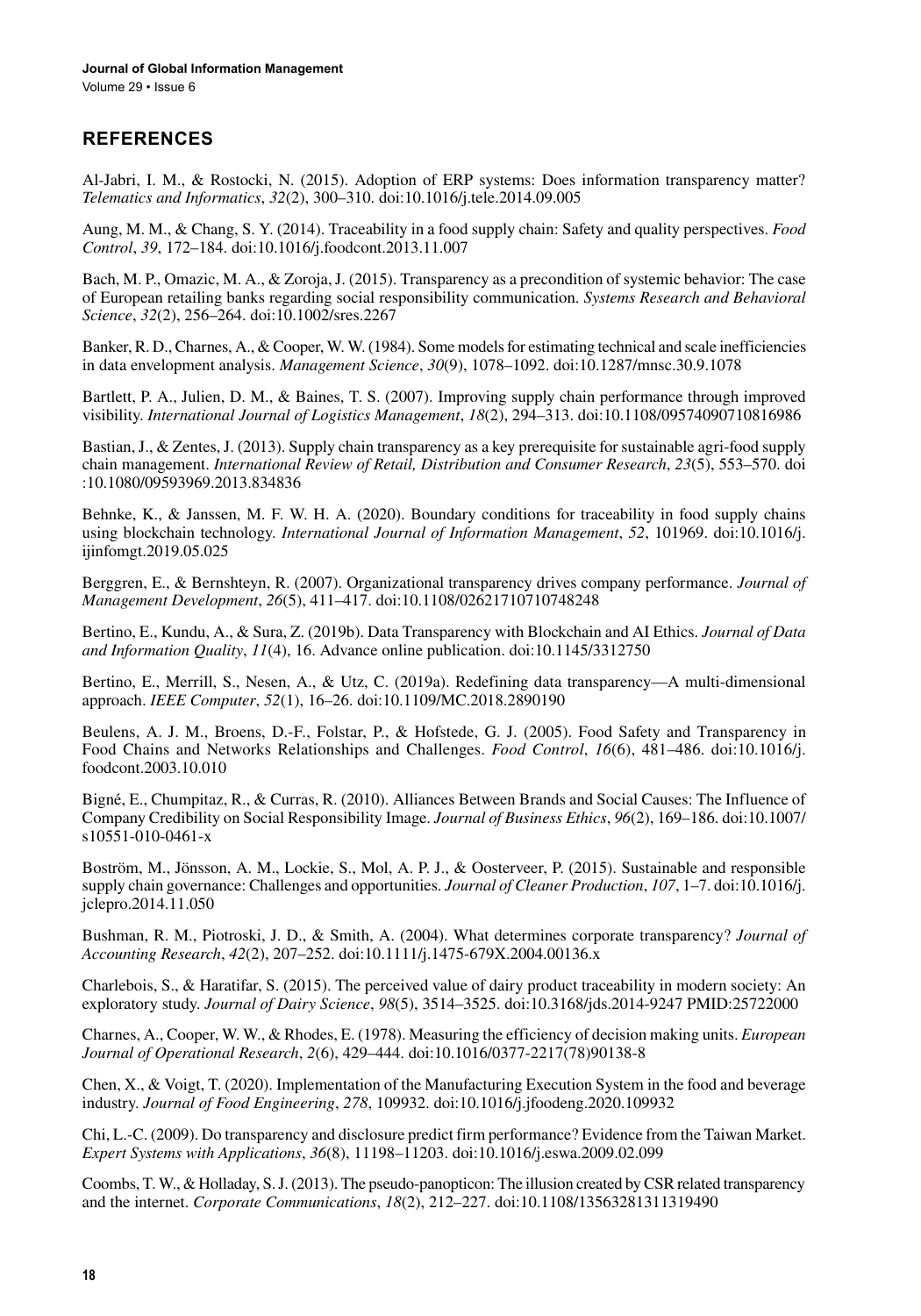Coronel, S. (2012). *Measuring openness: a survey of transparency ratings and the prospects for a global index*. Retrieved from: [http://www.freedominfo.org/2012/10/measuring-openness-a-survey-of-transparency-ratings](http://www.freedominfo.org/2012/10/measuring-openness-a-survey-of-transparency-ratings-and-the-prospects-for-a-global-index/)[and-the-prospects-for-a-global-index/](http://www.freedominfo.org/2012/10/measuring-openness-a-survey-of-transparency-ratings-and-the-prospects-for-a-global-index/)

Cullier, D., & Piotrowski, S. J. (2009). Internet information-seeking and its relation to support for access to Government Records. *Government Information Quarterly*, *26*(3), 441–449. doi[:10.1016/j.giq.2009.03.001](http://dx.doi.org/10.1016/j.giq.2009.03.001)

Das Neves, J. C., & Vaccaro, A. (2013). Corporate transparency: A perspective from Thomas Aquinas' Summa Theologiae. *Journal of Business Ethics*, *113*(4), 639–648. doi:[10.1007/s10551-013-1682-6](http://dx.doi.org/10.1007/s10551-013-1682-6)

Dev, N., Caprihan, R., & Swami, S. (2013). Strategic positioning of inventory review policies in alternative supply chain networks: An information-sharing paradigm perspective. *International Journal of Logistics Research and Applications*, *16*(1), 14–33. doi[:10.1080/13675567.2013.767324](http://dx.doi.org/10.1080/13675567.2013.767324)

El-Mahgary, S. (1995). Data envelopment analysis. *OR Insight*, *8*(4), 15–22. doi:[10.1057/ori.1995.21](http://dx.doi.org/10.1057/ori.1995.21)

Florini, A. (2000). Does the invisible hand need a transparent glove? In *Proceedings of the 11th Annual World Bank Conference on Development Economics*. The World Bank.

Francisco, K., & Swanson, D. (2018). The Supply Chain Has No Clothes: Technology Adoption of Blockchain for Supply Chain Transparency. *Logistics*, *2*(1), 2. doi:[10.3390/logistics2010002](http://dx.doi.org/10.3390/logistics2010002)

Hollyer, J., Rosendorff, B. P., & Vreeland, J. R. (2011). Democracy and transparency. *The Journal of Politics*, *73*(4), 1191–1205. doi:[10.1017/S0022381611000880](http://dx.doi.org/10.1017/S0022381611000880)

Hollyer, J. R., Rosendorff, B. P., & Vreeland, J. R. (2014). Measuring Transparency. *Political Analysis*, *22*(4), 413–434. doi[:10.1093/pan/mpu001](http://dx.doi.org/10.1093/pan/mpu001)

Hung, W. H., Ho, C. F., Jou, J. J., & Tai, Y. M. (2011). Sharing information strategically in a supply chain: Antecedents, content and impact. International. *Journal of Logistics Research and Applications*, *14*(2), 111–133. doi[:10.1080/13675567.2011.572871](http://dx.doi.org/10.1080/13675567.2011.572871)

Hung, W. J., Lin, C., & Ho, C. (2014). Sharing information in a high uncertainty environment: Lessons from the divergent differentiation supply chain. *International Journal of Logistics Research and Applications*, *17*(1), 46–63. doi[:10.1080/13675567.2013.837156](http://dx.doi.org/10.1080/13675567.2013.837156)

Islam, R. (2006). Does more transparency go along with better governance? *Economics and Politics*, *18*(2), 121–167. doi[:10.1111/j.1468-0343.2006.00166.x](http://dx.doi.org/10.1111/j.1468-0343.2006.00166.x)

Kanchanapibul, M., Lacka, E., Wang, X., & Chan, H. K. (2014). An empirical investigation of green purchase behaviour among the young generation. *Journal of Cleaner Production*, *66*, 528–536. doi[:10.1016/j.](http://dx.doi.org/10.1016/j.jclepro.2013.10.062) [jclepro.2013.10.062](http://dx.doi.org/10.1016/j.jclepro.2013.10.062)

Kazancoglu, Y., Sagnak, M., Kayikci, Y., & Mangla, S. K. (2020). Operational Excellence in a Green Supply Chain for Environmental Management – a Case Study. *Business Strategy and the Environment*, *29*(3), 1532–1547. doi[:10.1002/bse.2451](http://dx.doi.org/10.1002/bse.2451)

Khan, M., Lee, H. Y., & Bae, J. H. (2019). The Role of Transparency in Humanitarian Logistics. *Sustainability*, *11*(7), 2078. doi[:10.3390/su11072078](http://dx.doi.org/10.3390/su11072078)

Kumar, R. S., & Pugazhendhi, S. (2012). Information Sharing in Supply Chains: An Overview. *Procedia Engineering*, *38*, 2147–2154. doi:[10.1016/j.proeng.2012.06.258](http://dx.doi.org/10.1016/j.proeng.2012.06.258)

Kumaraswamy, K. S. N., & Chitale, C. M. (2012). Collaborative knowledge sharing strategy to enhance organizational learning. *Journal of Management Development*, *31*(3), 308–322. doi[:10.1108/02621711211208934](http://dx.doi.org/10.1108/02621711211208934)

Lazarus, H., & McManus, T. (2006). Transparency Guru: An interview with Tom McManus. *Journal of Management Development*, *25*(10), 923–936. doi[:10.1108/02621710610708559](http://dx.doi.org/10.1108/02621710610708559)

Martinec, T., & Pavkovic, N. (2014). Visualization of Information Traceability in Product Development. Paper presented in International Design Conference - Design 2014, Dubrovnic, Croatia.

Maskey, R., Fei, J., & Nguyen, H.-O. (2019). Critical factors affecting information sharing in supply chains. *Production Planning & Control*. doi:10.1080/09537287.2019.1660925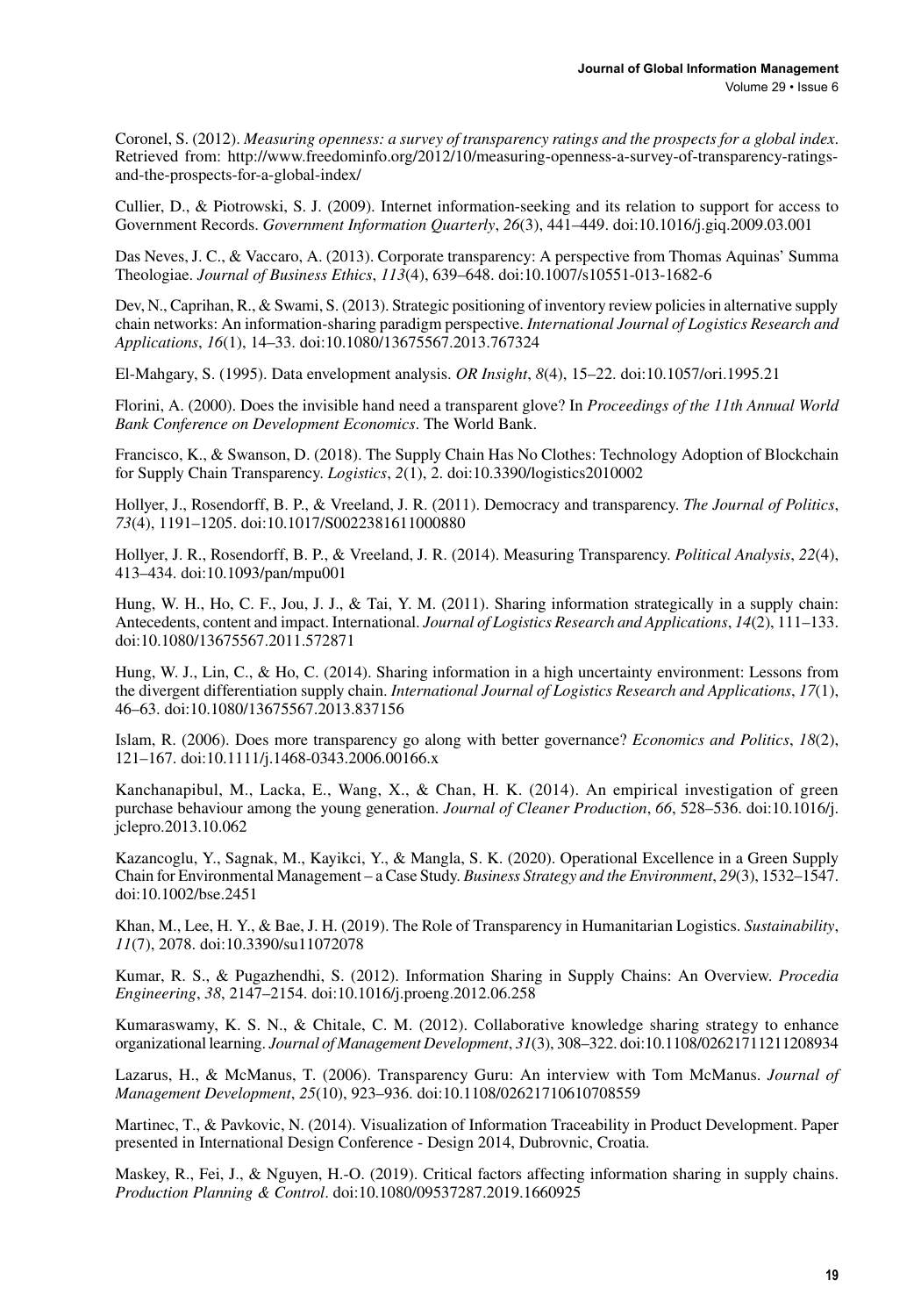Volume 29 • Issue 6

Minami, C., Nishioka, K., & Dawson, J. (2012). Information transparency in SME network relationships: Evidence from a Japanese hosiery firm. *International Journal of Logistics Research and Applications*, *15*(6), 405–423. doi[:10.1080/13675567.2012.749848](http://dx.doi.org/10.1080/13675567.2012.749848)

Mishra, N., Mistry, S., Choudhary, S., Kudu, S., & Mishra, R. (2020). Food Traceability System Using Blockchain and QR Code. In *IC-BCT 2019. Blockchain Technologies*. Springer. doi[:10.1007/978-981-15-4542-9\\_4](http://dx.doi.org/10.1007/978-981-15-4542-9_4)

Mulgan, R. (2007). Truth in government and the politicization of public service advice. *Public Administration*, *85*(3), 569–586. doi:[10.1111/j.1467-9299.2007.00663.x](http://dx.doi.org/10.1111/j.1467-9299.2007.00663.x)

Narwane, V.S., Raut, R.D., Mangla, S.K., Gardas, B.B., Narkhede, B.E., Awasthi, A., & Priyadarshinee, P. (2020). Mediating role of cloud of things in improving performance of small and medium enterprises in the Indian context. *Annals of Operations Research*. 10.1007/s10479-019-03502-w

Oweis, K. A., & Dekhili, H. (2019). The transparency of accounting information and its role in making investment decision (Companies listed on the Saudi stock exchange). *International Journal of Advanced and Applied Sciences*, *6*(8), 16–22. doi:[10.21833/ijaas.2019.08.003](http://dx.doi.org/10.21833/ijaas.2019.08.003)

Ozden, U. (2008). Veri zarflama analizi (VZA) ile Türkiye'deki vakıf üniversitelerinin etkinliğinin ölçülmesi. *İstanbul Üniversitesi İşletme Fakültesi Dergisi, 37*(2), 167-185.

PITI. (2018). *Environmental Information Disclosure: Moving towards Normalization. Annual Report of Pollution Information Transparency Index (PITI) for 120 Cities*. Retrieved from: [https://wwwoa.ipe.org.cn//](https://wwwoa.ipe.org.cn//Upload/201904190423050506.pdf) [Upload/201904190423050506.pdf](https://wwwoa.ipe.org.cn//Upload/201904190423050506.pdf)

Porter, M. E., & Kramer, M. R. (2011). The Big Idea: Creating Shared Value. How to Reinvent Capitalism—and Unleash a Wave of Innovation and Growth. *Harvard Business Review*, *89*(1-2), 62–77.

Prashar, D., Jha, N., Jha, S., Lee, Y., & Joshi, G. P. (2020). Blockchain-Based Traceability and Visibility for Agricultural Products: A Decentralized Way of Ensuring Food Safety in India. *Sustainability*, *12*(8), 3497. doi[:10.3390/su12083497](http://dx.doi.org/10.3390/su12083497)

Quinn, A. C. (2003). Keeping the citizenry informed: Early congressional printing and 21st century information policy. *Government Information Quarterly*, *20*(3), 281–293. doi:[10.1016/S0740-624X\(03\)00055-8](http://dx.doi.org/10.1016/S0740-624X(03)00055-8)

Rawlins, B. (2008). Measuring the relationship between the organizational transparency and employee trust. *The Public Relations Journal*, *2*(2), 1–21.

Reylea, H. C. (2009). Federal freedom of information policy: Highlights of recent developments. *Government Information Quarterly*, *26*(2), 314–320. doi[:10.1016/j.giq.2008.12.001](http://dx.doi.org/10.1016/j.giq.2008.12.001)

Saaty, T. L. (1980). *The Analytic Hierarchy Process*. McGraw-Hill.

Saaty, T. L. (1996). *Decision Making with Dependence and Feedback: The Analytic Network Process*. RWS Publications.

Sagnak, M., & Kazancoglu, Y. (2019). Integrated Fuzzy Analytic Network Process and 0-1 Goal Programming Technique for Enterprise Resource Planning (ERP) Software Selection. *Ege Academic Review*, *19*(1), 75–88.

Sahin, H., & Topal, B. (2019). Examination of effect of information sharing on businesses performance in the supply chain process. *International Journal of Production Research*, *57*(3), 815–828. doi:[10.1080/00207543.](http://dx.doi.org/10.1080/00207543.2018.1484954) [2018.1484954](http://dx.doi.org/10.1080/00207543.2018.1484954)

Shi, Y. W., Chen, P.-K., & Ye, Y. (2019). Factors for Improving and Moderating a Successful Supply Chain. *Journal of Business Economics and Management*, *20*(1), 20–42. doi[:10.3846/jbem.2019.6929](http://dx.doi.org/10.3846/jbem.2019.6929)

Shuler, J. A., Jaeger, P. T., & Bertot, J. C. (2010). Implications of harmonizing the future of the federal depository library program within e-government principles and policies. *Government Information Quarterly*, *27*(1), 9–16. doi[:10.1016/j.giq.2009.09.001](http://dx.doi.org/10.1016/j.giq.2009.09.001)

Simon, C. (2006). Corporate information transparency: The synthesis of internal and external information streams. *Journal of Management Development*, *25*(10), 1029–1031. doi:[10.1108/02621710610708685](http://dx.doi.org/10.1108/02621710610708685)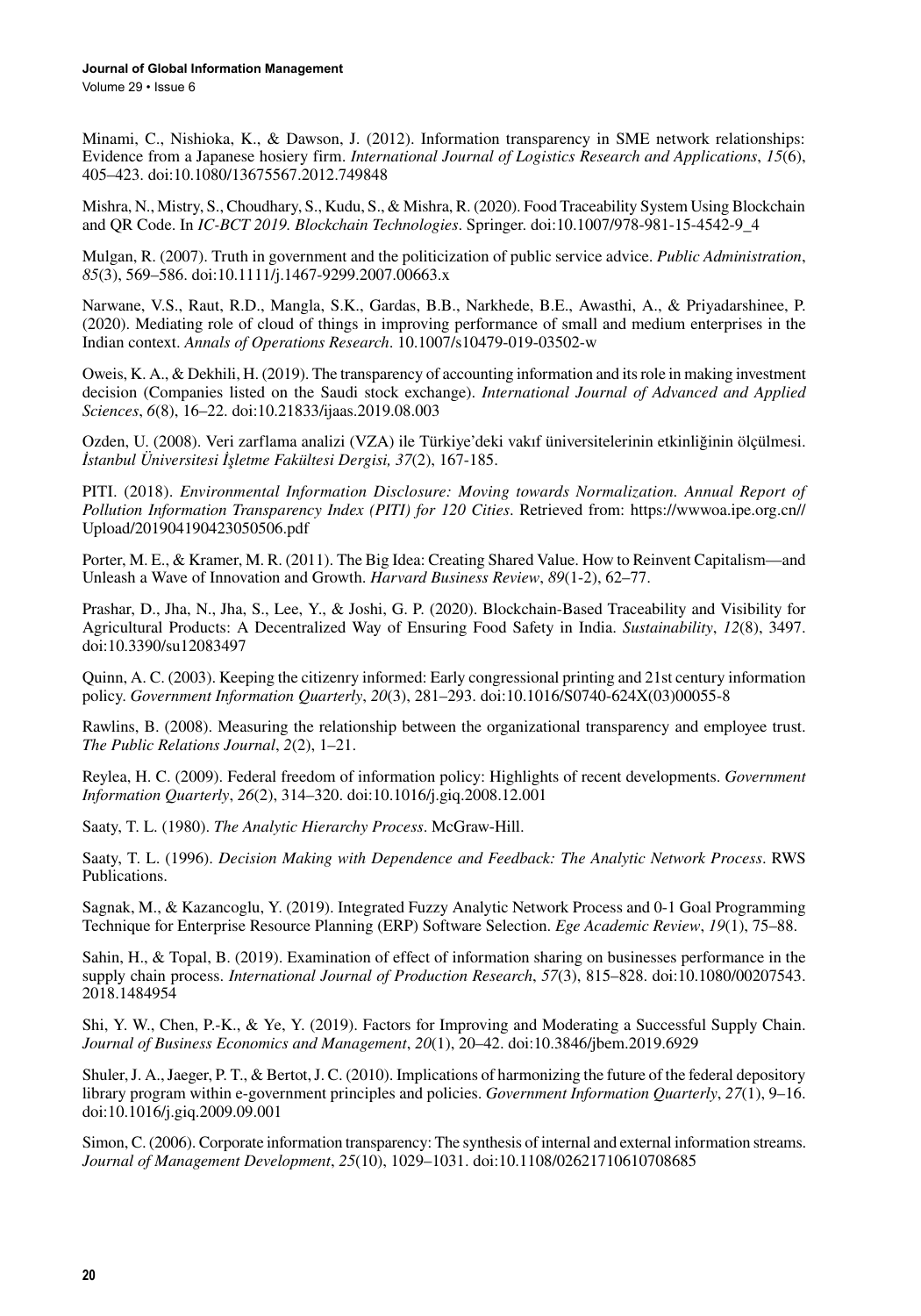Sivakumar, K., Jeyapaul, R., Vimal, K. E. K., & Ravi, P. (2018). A DEMATEL approach for evaluating barriers for sustainable end-of-life practices. *Journal of Manufacturing Technology Management*, *29*(6), 1065–1109. doi[:10.1108/JMTM-08-2017-0164](http://dx.doi.org/10.1108/JMTM-08-2017-0164)

Stiglitz, J. E. (2000). The contributions of the economics of information to twentieth century economics. *The Quarterly Journal of Economics*, *115*(4), 1441–1478. doi:[10.1162/003355300555015](http://dx.doi.org/10.1162/003355300555015)

Street, C. T., & Meister, D. B. (2004). Small business growth and internal transparency: The role of information systems. *Management Information Systems Quarterly*, *28*(3), 473–506. doi[:10.2307/25148647](http://dx.doi.org/10.2307/25148647)

Trienekens, J. H., Wognum, P. M., Beulens, A. J. M., & van der Vorst, J. G. A. J. (2012). Transparency in Complex Dynamic Food Supply Chains. *Advanced Engineering Informatics*, *26*(1), 55–65. doi[:10.1016/j.aei.2011.07.007](http://dx.doi.org/10.1016/j.aei.2011.07.007)

Wang, Y., Han, J. H., & Beynon-Davies, P. (2019). Understanding blockchain technology for future supply chains: A systematic literature review and research agenda. *Supply Chain Management*, *24*(1), 62–84. doi[:10.1108/](http://dx.doi.org/10.1108/SCM-03-2018-0148) [SCM-03-2018-0148](http://dx.doi.org/10.1108/SCM-03-2018-0148)

Williams, A. (2009). On the release of information by governments: Causes and consequences. *Journal of Development Economics*, *89*(1), 124–138. doi:[10.1016/j.jdeveco.2008.08.001](http://dx.doi.org/10.1016/j.jdeveco.2008.08.001)

Williams, A. (2015). A global index of information transparency and accountability. *Journal of Comparative Economics*, *43*(3), 804–824. doi:[10.1016/j.jce.2014.10.004](http://dx.doi.org/10.1016/j.jce.2014.10.004)

Williams, C. C. (2005). Trust Diffusion: The Effect of Interpersonal Trust on Structure, Function, and Organizational Transparency. *Business & Society*, *44*(3), 357–368. doi[:10.1177/0007650305275299](http://dx.doi.org/10.1177/0007650305275299)

Wognum, P. M., Bremmers, H., Trienekens, J. H., van der Vorst, J. G. A. J., & Bloemhof, J. M. (2011). Systems for Sustainability and Transparency of Food Supply Chains - Current Status and Challenges. *Advanced Engineering Informatics*, *25*(1), 65–76. doi[:10.1016/j.aei.2010.06.001](http://dx.doi.org/10.1016/j.aei.2010.06.001)

Wood, L. C., Reiners, T., & Srivastava, H. S. (2017). Think exogenous to excel: Alternative supply chain data to improve transparency and decisions. *International Journal of Logistics Research and Applications*, *20*(5), 426–443. doi[:10.1080/13675567.2016.1267126](http://dx.doi.org/10.1080/13675567.2016.1267126)

Xia, X., Govindan, K., & Zhu, Q. (2015). Analyzing internal barriers for automotive parts remanufacturers in China using grey-DEMATEL approach. *Journal of Cleaner Production*, *87*, 811–825. doi:[10.1016/j.jclepro.2014.09.044](http://dx.doi.org/10.1016/j.jclepro.2014.09.044)

Yadav, S., & Singh, S.P. (2020). An integrated fuzzy-ANP and fuzzy-ISM approach using blockchain for sustainable supply chain. *Journal of Enterprise Information Management*. 10.1108/JEIM-09-2019-0301

Zhu, K. (2002). Information transparency in electronic marketplaces: Why data transparency may hinder the adoption of B2B exchanges. *Electronic Markets*, *12*(2), 92–99. doi:[10.1080/10196780252844535](http://dx.doi.org/10.1080/10196780252844535)